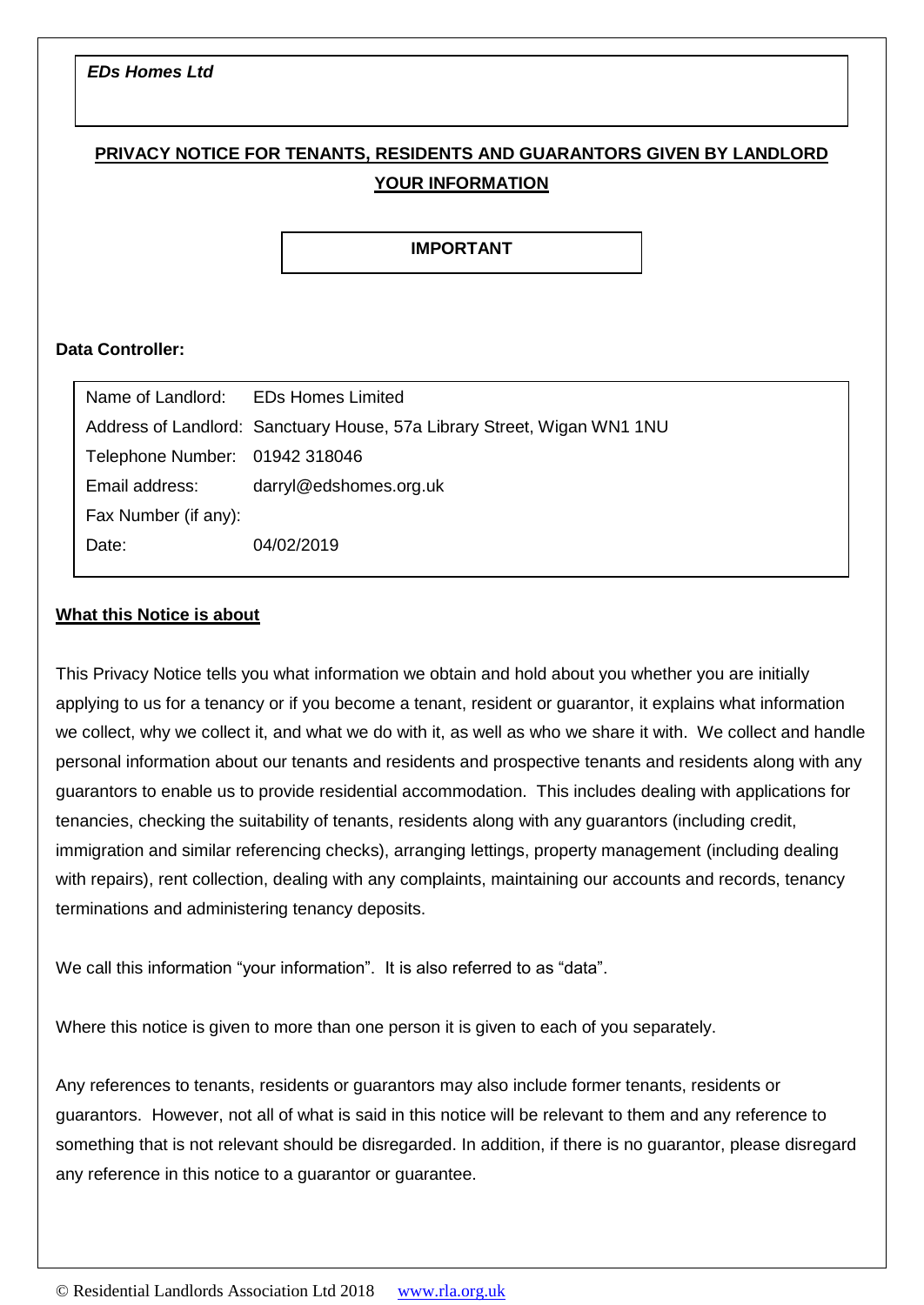You should read this notice when you give us information so you are aware of how and why we are using this. Please update us if any information supplied by you changes.

## **Why we are giving you this notice**

We are required by data protection law to give you this notice. We must be open with you about why information is collected about you and then what is done with it. We must act fairly in relation to this information. You have various legal rights relating to this information which are spelt out in more detail in this notice.

If you are already a tenant, resident or guarantor some of the items in this notice may not be relevant to you. Different information will be involved depending on whether you are a tenant, resident or guarantor.

In order that we can collect or use information about you there must be a legal basis or gateway for doing so. This notice identifies the relevant gateway for the various types of information we collect and hold about you. A detailed explanation of these gateways is given in this notice.

Under data protection legislation we can only process data "as necessary" and only to the extent that it is needed. For example, we can use your bank details regarding payments and other limited purposes only. However, in certain instances, as necessary, we can share any of your data, e.g. with our own professional advisers or letting and managing agents. We may also share any of your data, as necessary, with the police/law enforcement agencies or regulatory authorities.

References to a tenant in this notice also include a guarantor if there is one. This is because a guarantor underwrites a tenant's obligations so references to your tenancy are to include your guarantee.

### **The data we collect/hold about you**

We use different ways to collect data about you including the information you supply to us when applying for a tenancy/residency. If you fail to provide this information we may not be able to proceed.

As necessary personal data is processed by us (or by any letting/managing agent we retain relating to tenants/prospective tenants/residents/prospective residents/guarantors consisting of the following as applicable: -

- Identity and contact details including car registration
- Personal/background information including occupation/status
- Bank details
- Verification and credit status
- Deposit (if any) including return on tenancy termination
- Tenancy details including renewals, joint tenants, other residents and guarantors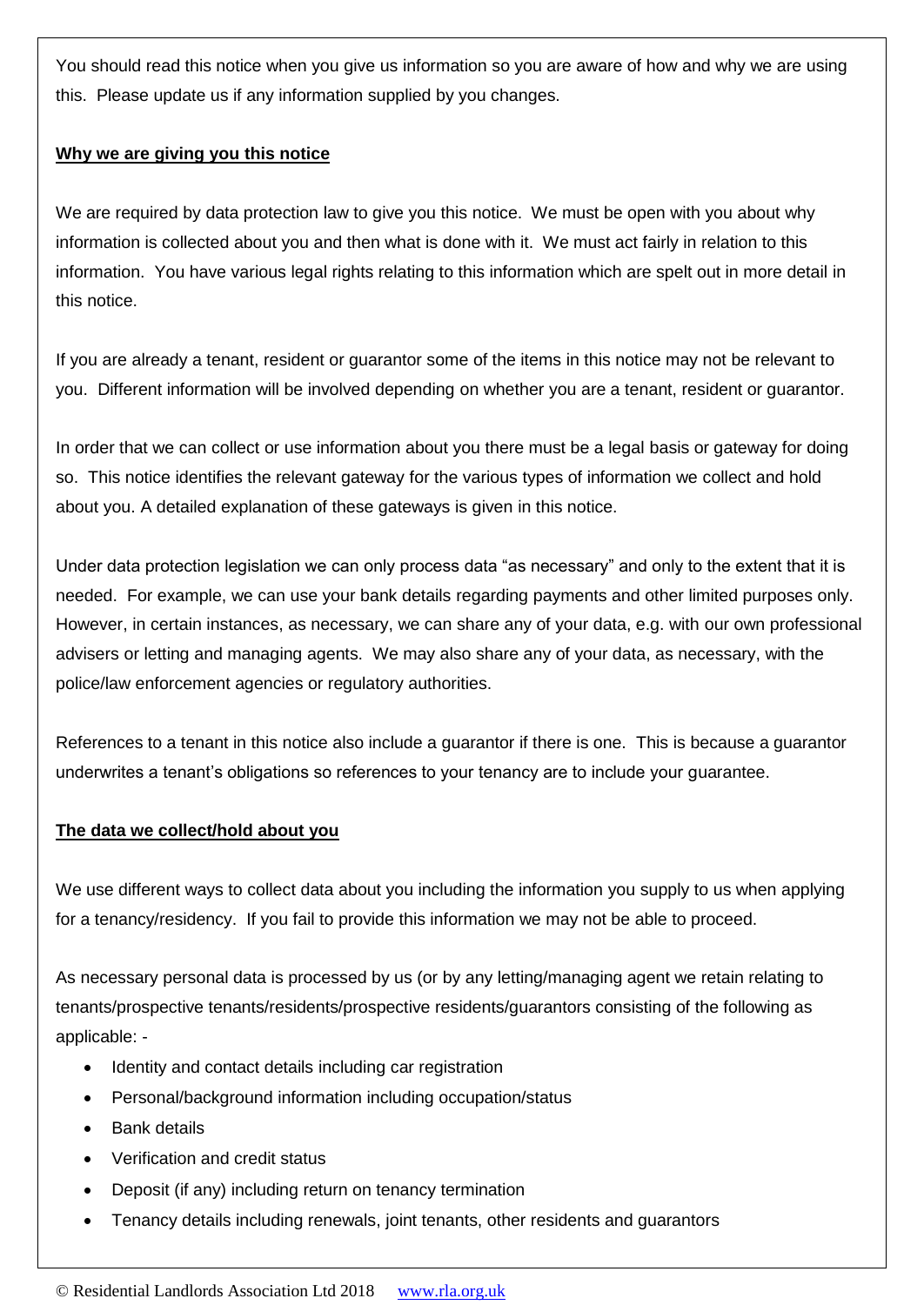- Immigration/right to rent checks (England only)
- Rent and other payments
- Recovery of arrears, claims or possession proceedings
- Repairs/health and safety/housing conditions
- Breach of tenancy terms/nuisance/anti social behaviour
- Council Tax liability
- Water charges payable
- Utilities and services provided
- Welfare Benefits
- Termination of tenancy
- Audio and CCTV recordings (if any)
- **Complaints**
- Insurance
- Health or disability
- Emails texts and other communications and via our website where we operate one.
- Website and online portal information.

We also generate and use data internally, e.g. our rent records.

We also collect and receive data about you from third parties. This may be information given to us by other tenants or residents or neighbours. It can include information from a guarantor where there is a guarantor for your tenancy or from a joint tenant or other residents. Public bodies such as local authorities or the police, or other law enforcement agencies may give us information about you. This can include the Department for Work and Pensions or the local authority where you are receiving Universal Credit or housing benefit. Information may be given to us relevant to Council Tax by the local authority. Utility companies or service providers may also give us personal information about you. Where the property is let or managed on our behalf by an agent the agent will supply us with information about you. We obtain information about you when we carry out credit checks or take up references. We may also receive information from you via websites or from online rental portals such as Openrent, Gumtree or Rightmove. Any information which we receive in this way is set out in the Table to this privacy notice which gives you more details about information which we can receive from third parties.

### **Sharing data with others**

We will share information we hold with others, where this is necessary. When we do this, we must comply with data protection legislation. Information can be shared with other landlords including where you apply to another landlord for a tenancy; contractors/ suppliers; utilities and service providers; tradespeople; financial organisations (including banks and insurance companies); debt collection and tracing agents; public and government bodies (including those who administer benefits, such as the Department for Work and Pensions or the local authority); courts; police and law enforcement agencies; taxation authorities; local authorities in relation to Council Tax and regulatory functions; letting and managing agents; and any future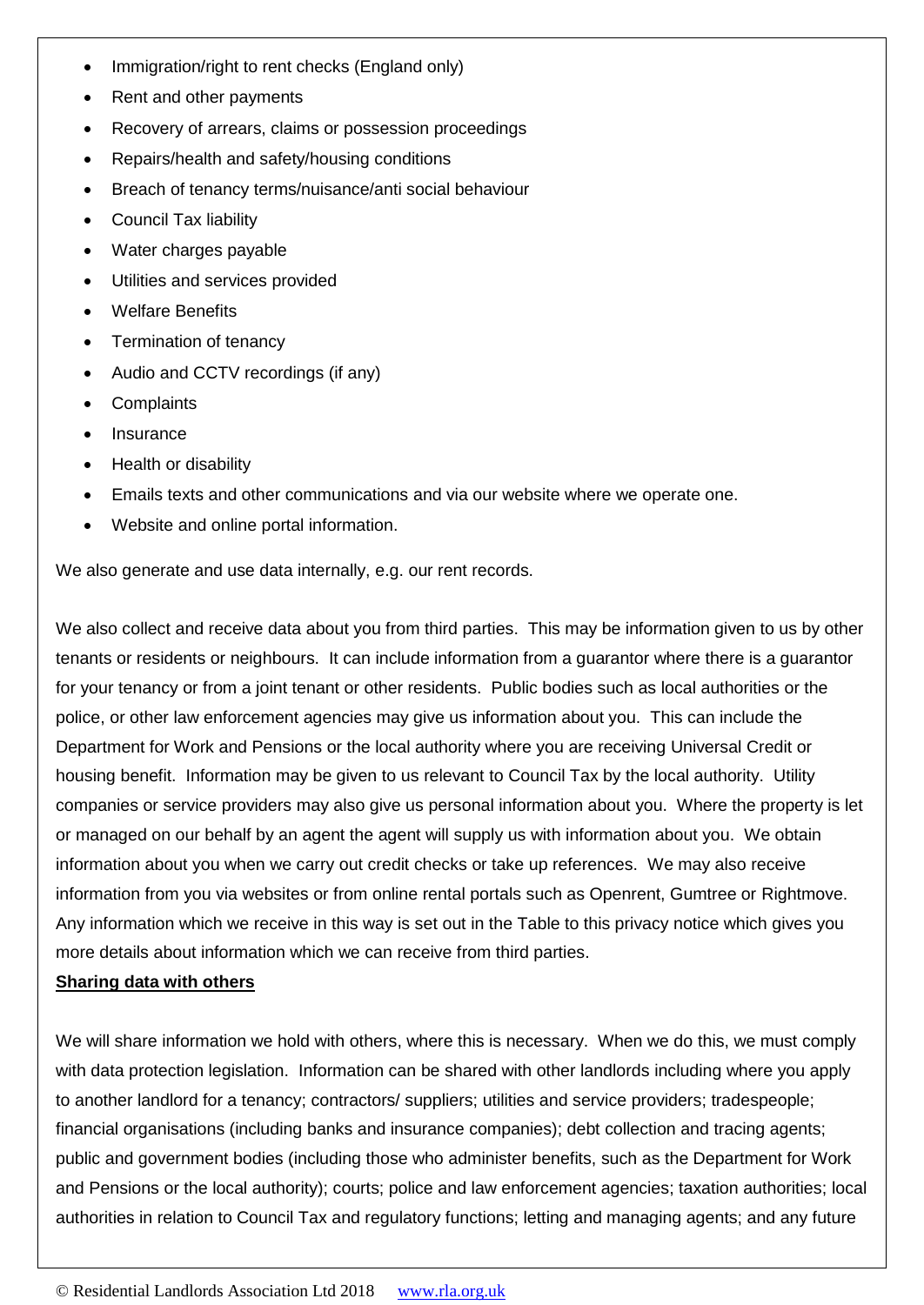owner of the property. We may need to share information with your next of kin etc., e.g. in an emergency. It may be necessary for us to share information with a future owner of the property if we are selling. We also may share information with professional advisers such as lawyers and accountants or an advice agency which involves sharing information about you with them. If you live in a flat we give information to the freeholder, managing agent etc., for the block of flats. We also send notifications to and have correspondence with any tenancy deposit scheme protecting any tenancy deposit which has been paid. In some cases, we may be under a legal obligation to provide information either because of the law or because of a contractual obligating binding on us. What we share will depend on what is necessary in the circumstances and more details are given in the Table in respect of different kinds of information which we hold about you.

#### **Joint tenants and guarantors**

Where you have a tenancy jointly with someone else or there is a guarantor for your tenancy, as necessary, we will share information either with the joint tenant or the guarantor (or both). This relates to your performance of your responsibilities under the tenancy agreement including information about any rent arrears or other breach of the tenancy terms. It can also relate to issues around the termination of the tenancy and any claims we may have as a result.

#### **Immigration/right to rent checks**

By law, in England, we are required to check your immigration status before we rent a property to you. This means that you are legally obliged to produce certain documentation (e.g. a passport or driving licence) to us. This applies whether or not you are a UK or EU citizen. Not only are we required to see original documentation but we must take and keep copies of it. We also check this documentation as part of our process to verify your identity at the outset of the tenancy. Prospective tenants and all adult residents who will live at the property must be checked.

### **Search engines, websites, etc**

As necessary, we obtain information about you which is publically available via search engines such as Google or Facebook and websites. This will include information about you which you yourself made public. Further details are set out in the Table. However, when doing so we make sure that we comply with applicable guidelines under data protection legislation.

#### **Special categories of data/sensitive personal data**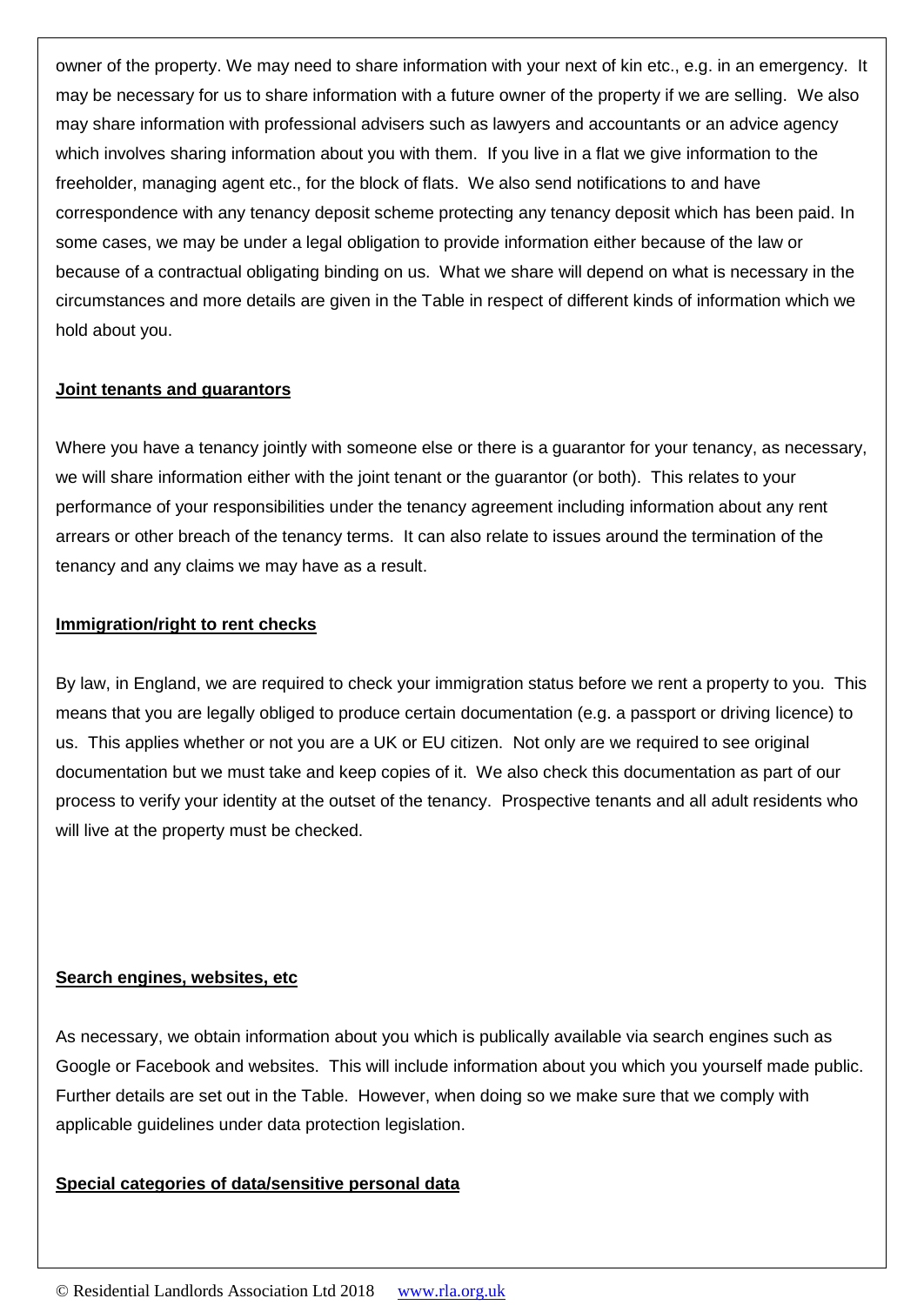In limited situations we will process information about your health or any disability. This data is given special protection under data protection law. Normally we would expect to ask you for your explicit consent before we collect or use this kind of data.

## **Children**

In cases where you rent a property where a child resides, information will be given to us about resident children; usually by an adult such as a parent on their behalf. Data protection law requires us to give such information additional protection where we collect or use it. In particular, where the rented property is located in England, we need to check on the age of any residents to see whether or not an immigration/right to rent check must be carried out.

## **Obligation to process data**

Private renting is highly regulated so we are under various legal obligations. These include an obligation to carry out gas safety checks under gas safety legislation. We may need to handle data for this purpose, e.g. to give the contracted gas safety engineer access to the property. If the property is located within the area served by Welsh Water then we are legally obliged to pass over details of your occupancy of the property to enable them to collect water charges. In other areas, in line with Information Commissioner advice, we will pass over details of your occupancy to the relevant Water Company to enable them to collect water charges as it is in their legitimate interests to receive this information.

Legally we must also hold and process information relating to any tenancy deposit which you pay to us including sharing your information with a deposit scheme by which any deposit is protected.

Under any statutory licensing schemes applicable to the property we may be required to give information to the local housing authority relating to your occupation of the property. Similarly, there are various regulatory requirements which may mean that we need to give information about you to public or local authorities or other regulatory authorities.

### **Utilities**

Again, in line with advice from the Information Commissioner we consider that it is in the legitimate interests of utility companies to receive information about occupants of the property to enable them to bill you for utilities (unless these are included within your rent).

## **Council Tax**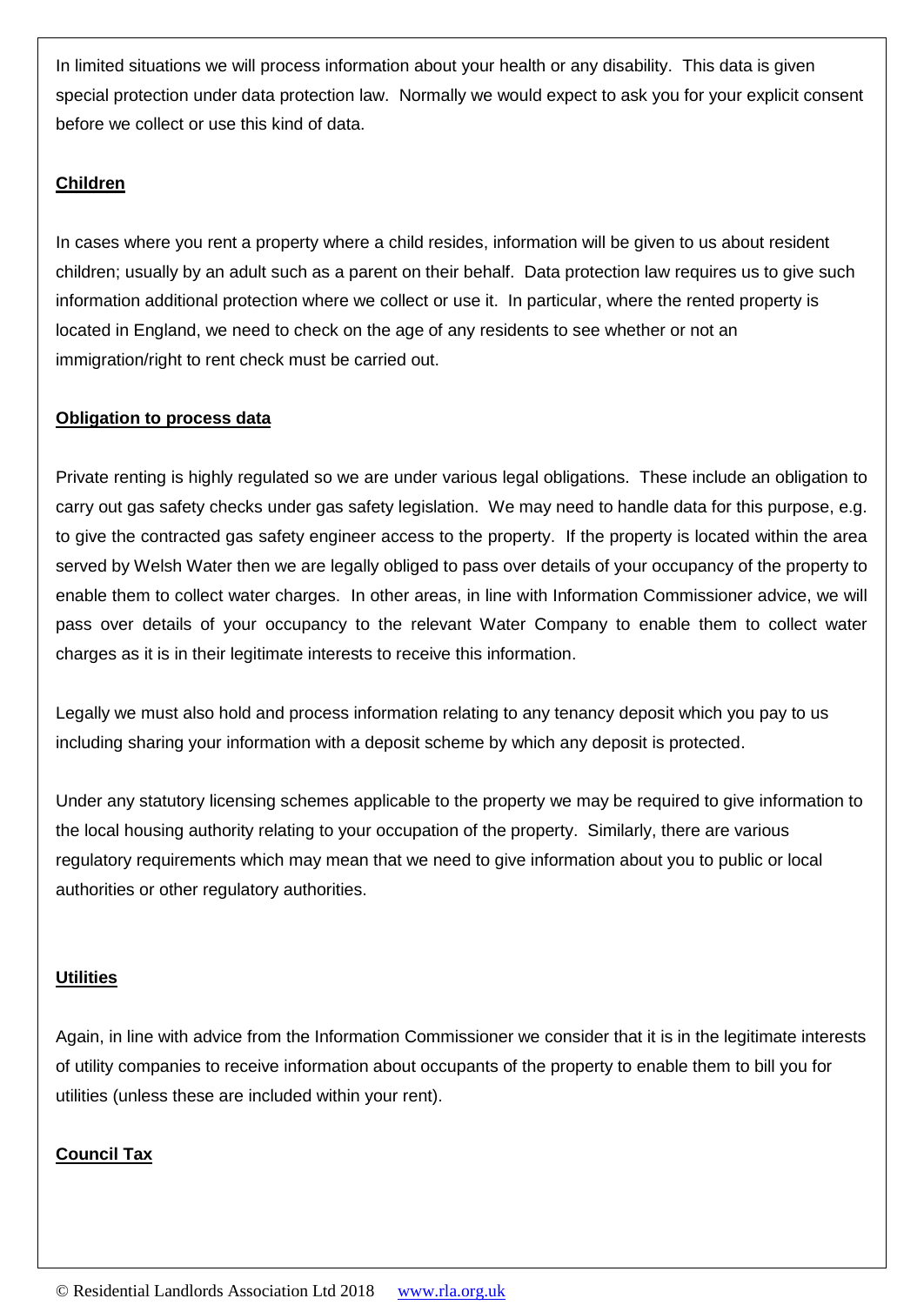Likewise, we notify local authorities of your occupancy relevant to the collection of Council Tax. In any event they are entitled to serve notice upon us requiring this information if they choose to do so.

## **Why we collect data and the legal basis for processing your personal data**

We must tell you why we collect and hold information about you.

We must also have a legal basis before we are allowed to collect or process your personal data. Processing personal data includes recording, storing, altering, using, sharing or deleting data. We only need one of these "gateways" and for our purposes they are –

- You consent. Consent may be requested in certain cases, e.g. to obtain a reference but generally we do not rely on your consent to process your personal data.
- To perform our contract so that we can carry out our responsibilities under the tenancy agreement with you, including anything you request us to do with a view to you becoming a tenant (or resident).
- Compliance by us with a statutory or other legal obligation.
- Where this is in your vital interests, e.g. if there is a life-threatening situation.
- Where we are pursuing our own legitimate interests or those of a third party. This will not apply if our interests are overridden by your interests or your fundamental rights and freedoms. We must carry out a balancing exercise therefore to decide whether we can rely on this gateway to ensure that it applies. In each case we have done this and we do not consider your interests, rights or freedoms outweigh our own or those of the third party concerned.

This notice identifies the relevant gateway applicable in each case. In some cases, we will rely on more than one gateway depending on the particular purpose for which we are using your data.

Additionally, any data must be processed by us fairly and openly.

### **Why we process your data**

The various purposes for which it may be necessary for us to process various categories of your information include: -

- In our legitimate interests for deciding on the suitability of a proposed tenant/resident
- In our legitimate interests for verifying the credit worthiness/suitability of tenants/residents
- Our legal obligation to check immigration status/right to rent. This is also to verify identities.;
- To perform our tenancy contract to deal with joint tenants and residents who are linked to the tenancy
- To perform our contract to complete the tenancy agreement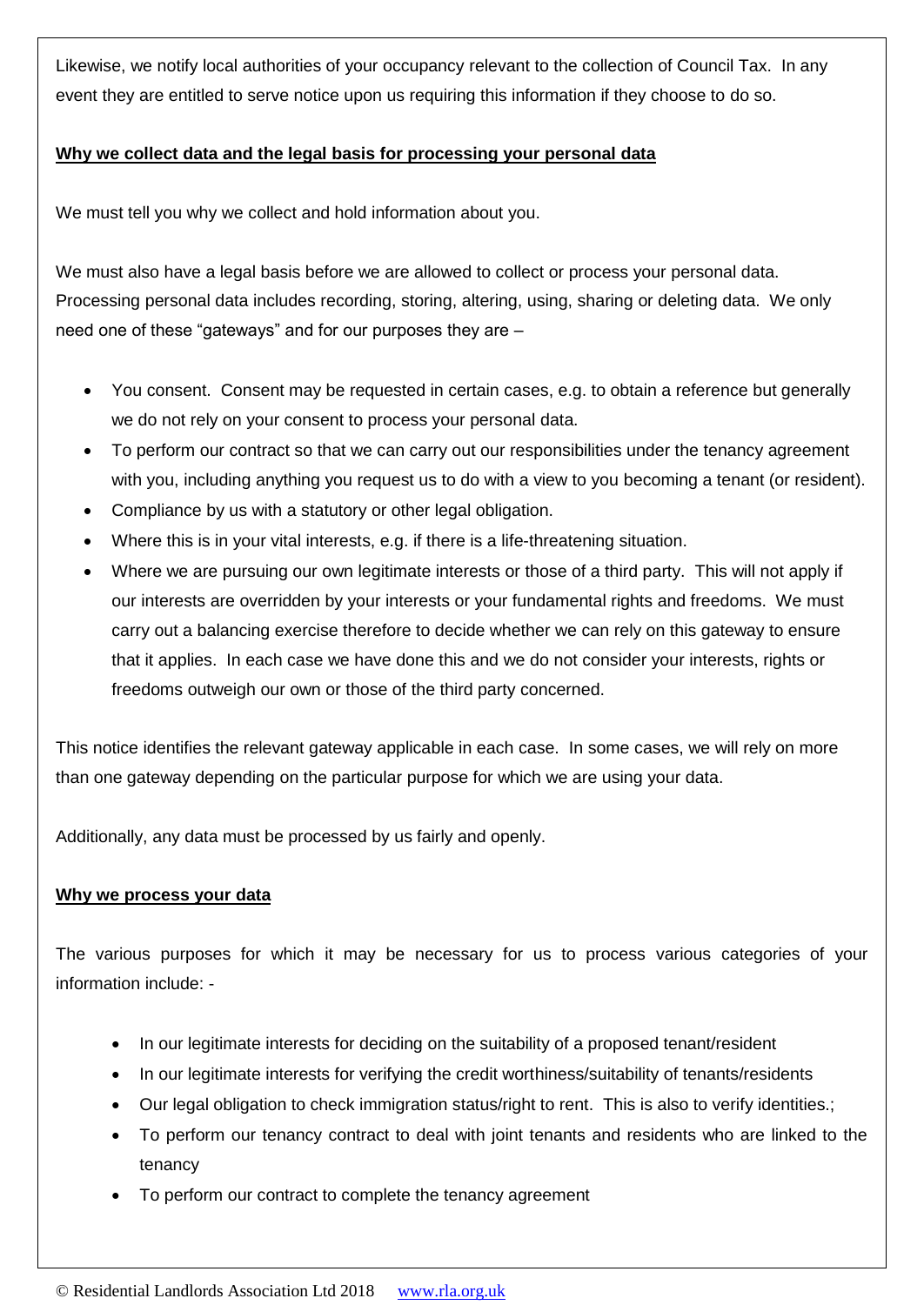- In our legitimate interests to secure rental payments/performance of tenant obligations, e.g. deposits and guarantors
- For contractual performance for rent collection and collection of other payments including banking details
- For contractual performance for managing the tenancy and the property
- For contractual performance and/or in our legitimate interests for record keeping
- For contractual performance for arranging repairs and maintaining the condition of the property and keeping it in a safe condition.
- For contractual performance for monitoring and enforcement of tenant responsibilities
- For contractual performance or in our legitimate interests for recovering debts and other payments due, including any possession proceedings
- In our legitimate interests for administering liability for Council Tax
- Our legal obligation (in the Welsh Water area) or otherwise in our legitimate interests and those of the Water company for the payment of water charges
- In our legitimate interests and those of the provider relating to arranging and paying for utilities and services
- In our legitimate interests for dealing with welfare benefits (including Universal Credit and housing benefit) where payable in respect of the rent
- In our legitimate interests in relation to tenancy termination including the return of any deposit
- In our legitimate interests for processing complaints
- For contractual performance or in our legitimate interests for dealing with health and disability issues relating to tenants/residents
- In our legitimate interests for obtaining and holding audio and cctv recordings
- To perform our legal obligations to provide information to public or local authorities who are legally entitled to require this information
- In your vital interests for contacting next of kin etc., in an emergency
- In our legitimate interests for the storage of emails, records of calls and other communications
- In accordance with our legal obligations if you exercise your rights under data protection law
- To perform our legal obligations for compliance with legal and regulatory requirements
- In our legitimate interests for the establishment and defence of legal rights
- In our legitimate interests for prevention, detection and investigation of crime and anti social behaviour and the security of any website or other means of electronic communication

We may change the purposes where this is compatible for the purpose for which we obtained the data originally. If we need to use your data for a non-compatible purpose we will notify you and explain the legal gateway that allows us to do so. We may process your information without your knowledge where this is required or permitted by law.

More information about what we do with data and why, along with the relevant legal gateway is given in the Table. This also tells you who we share data with and receive it from.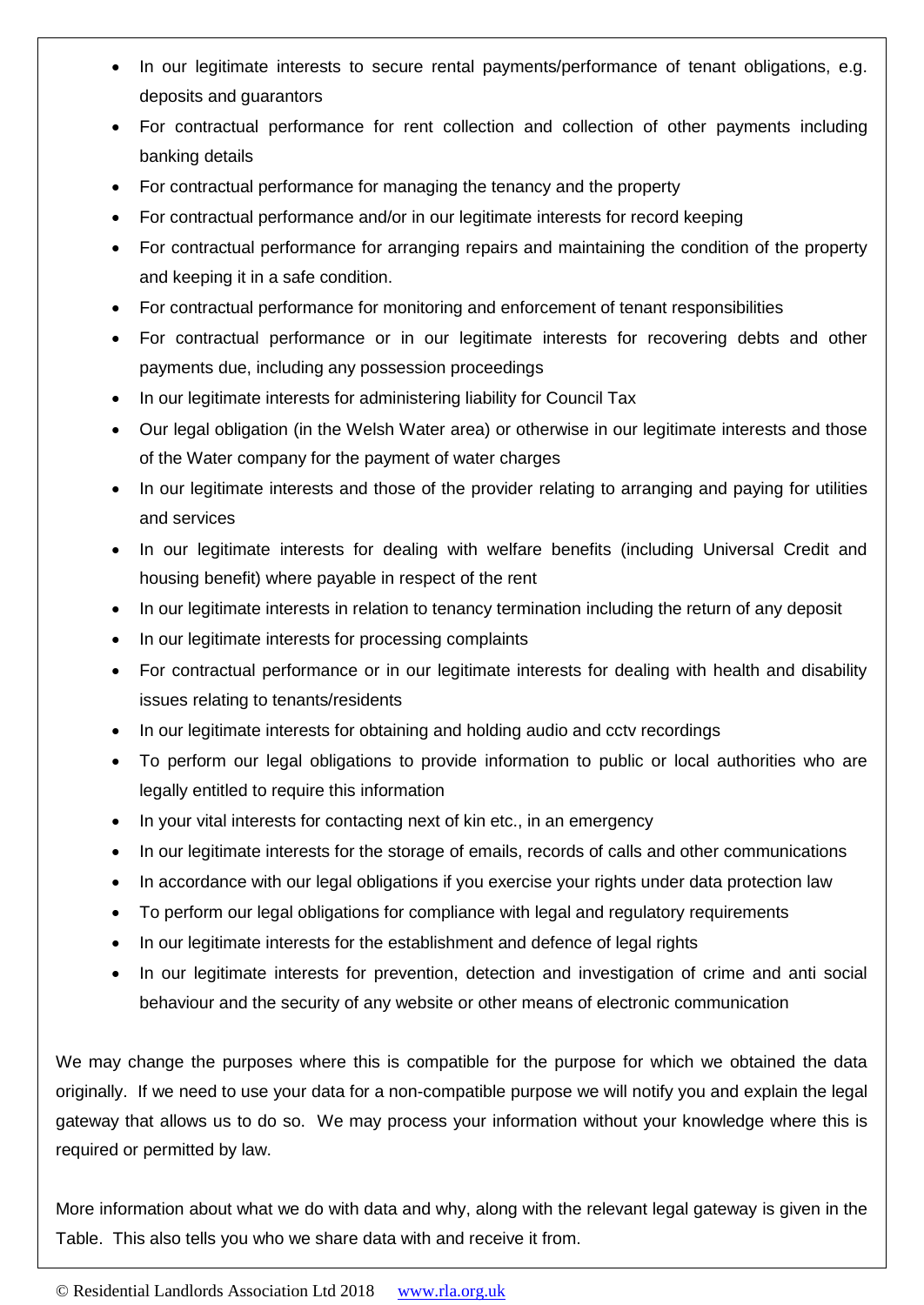### **Retaining Communications**

We will monitor, record and retain your calls, emails, text messages, social media messages and other communications. This is in our legitimate interests to maintain an accurate record of these. This may be necessary to manage your tenancy or the property or to deal with your application for a tenancy or to deal with tenants/residents or prospective tenants/residents/guarantors. We need these records for our ongoing dealings with you, including our data protection obligations.

## **Length of storage of data**

Data can only be stored on a time limited basis and not indefinitely. We will hold personal data about you for the duration of your tenancy and for seven years after your tenancy has ended. This is the statutory limitation period six years plus a further year to allow for service of proceedings should proceedings commence later. We are also required to retain information for up to six years for tax purposes. If your tenancy application does not go ahead then we retain data for one year.

### **Storage and security of data**

We have put in place appropriate security measures to prevent your personal data from being accidentally lost, used or accessed in an unauthorised way, altered or disclosed. In addition, we limit access to your personal data to those employees, agents, contractors and other third parties who have a business need to know. They will only process your personal data on our instructions and they are subject to a duty of confidentiality.

All our information is stored securely electronically on servers or devices. Certain information is also retained on a secure basis in hard copy format.

### **Telephone calls**

To protect our legitimate interests telephone conversations may be recorded electronically for monitoring and to ensure that we have a record of what is said. You or others may leave messages when calling. **CCTV**

When we install CCTV, this is for security purposes in cases where we consider that it is in our legitimate interests to carry out such monitoring which must be done in accordance with legal requirements. We may also use CCTV to detect breaches of the tenancy terms, e.g. in the common parts or outside the building. Recordings will be kept for these purposes.

#### **Information legally required under your tenancy agreement**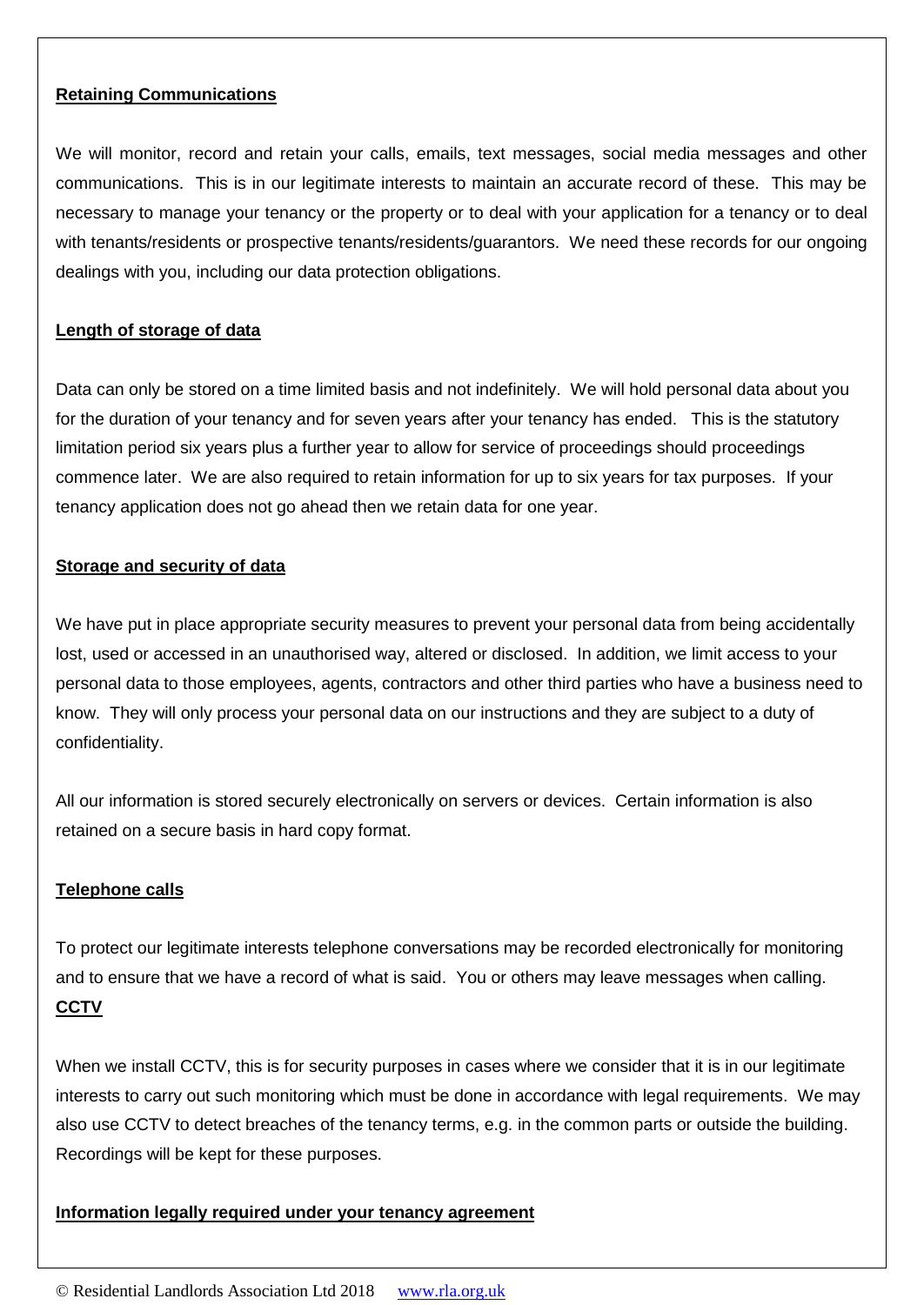Your tenancy agreement provides that in certain situations you must give us information when asked. This is a legal obligation because it is a contractual requirement. You should refer to the relevant clauses in your tenancy agreement which tell you the situations in which such information must be given.

## **Holding data outside the European Union**

Our email account and web provider (if any) is the provider specified in the Table. Our email account is web based. Providers store related data internationally and not necessarily within the European Union. The recipient of this data is the provider concerned. You need to refer to the provider concerned to determine if they have the required clearance (adequacy decision) from the EU authorities or whether or not, instead, there is an agreement containing appropriate and suitable safeguards and to obtain a copy of this agreement.

## **Your rights**

Where we hold personal data about you, you are the data subject. Data protection legislation gives you a number of rights. To exercise any of these rights you should contact us. You can do so by email at the address given above or you can telephone us on the number given above. You can also write to us at our address given at the top of this notice. Normally no fee is payable.

In particular you have a right to object to the processing of your information where we are processing this in our own legitimate interests or those of someone else. This applies if you feel that this impacts on your own interests or your fundamental rights or freedoms.

These rights are as follows –

- Access you have the right to make a request to be told what personal data we hold about you. This is a right to obtain confirmation that data has been processed and to have access to your personal data and the right to information details which should be provided with the privacy notice.
- Correction/Rectification if you consider any data we hold about you is inaccurate you can tell us so that where appropriate this can be corrected. Where a mistake is made in data processing then you can ask to have it rectified. Any third parties who have received the data from us should then be told of the rectification and you should be informed by us of any such third parties.
- Erasure you have a right to ask us in certain circumstances to erase any data we hold about you (the so called right to be forgotten). Individuals can request the right to have personal data erased to prevent processing in specific circumstances, i.e. it is no longer necessary, consent has been withdrawn, there is an objection and where applicable your rights etc., override the legitimate interests to continue our processing, or data has been unlawfully processed.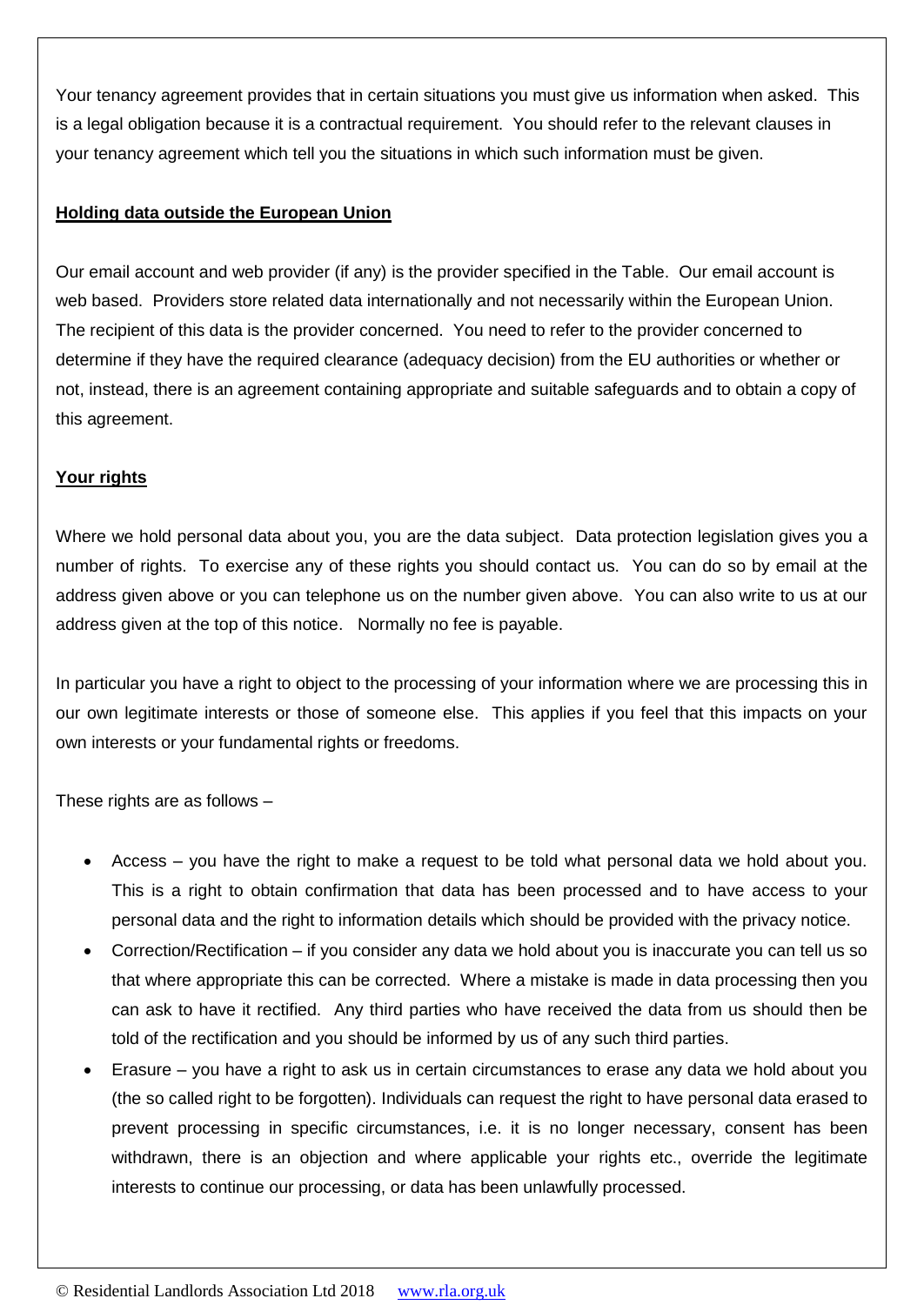- You can object to our processing of data this allows you to object to our processing of data about you. We must then stop processing data unless we can establish legitimate reason for continuing. In particular this applies where we are relying on our own legitimate interests or those of a third party to process data but it can also apply in other situations.
- Restricting processing you can ask us to suspend processing of your personal data and we must then restrict processing of data. This includes where you are contesting the accuracy of a statement or the lawfulness of the processing.
- Data portability this allows individuals to reuse their personal data for their own purposes across different services allowing them to move, copy or transfer personal data more easily.

### **Withdrawal of consent**

Where your consent provides us with the legal gateway to process data about you you can withdraw this at any time by telling us by email or post using the telephone/addresses given above.

## **Complaints**

We operate our own internal complaints policy and if you have any concerns about the way in which we collect or handle data please contact us.

Additionally, you have the right to lodge a complaint with the Supervisory Authority who is –

Information Commissioner Information Commissioner's Office Wycliffe House Water Lane Wilmslow **Cheshire** SK9 5AF [www.ico.org.uk](http://www.ico.org.uk/)

### **TABLE**

### **Introduction**

## **About this Table**

As necessary, we collect, use and otherwise process different categories of information (data) about you relying on the various legal gateways available to us. This relates to your application for a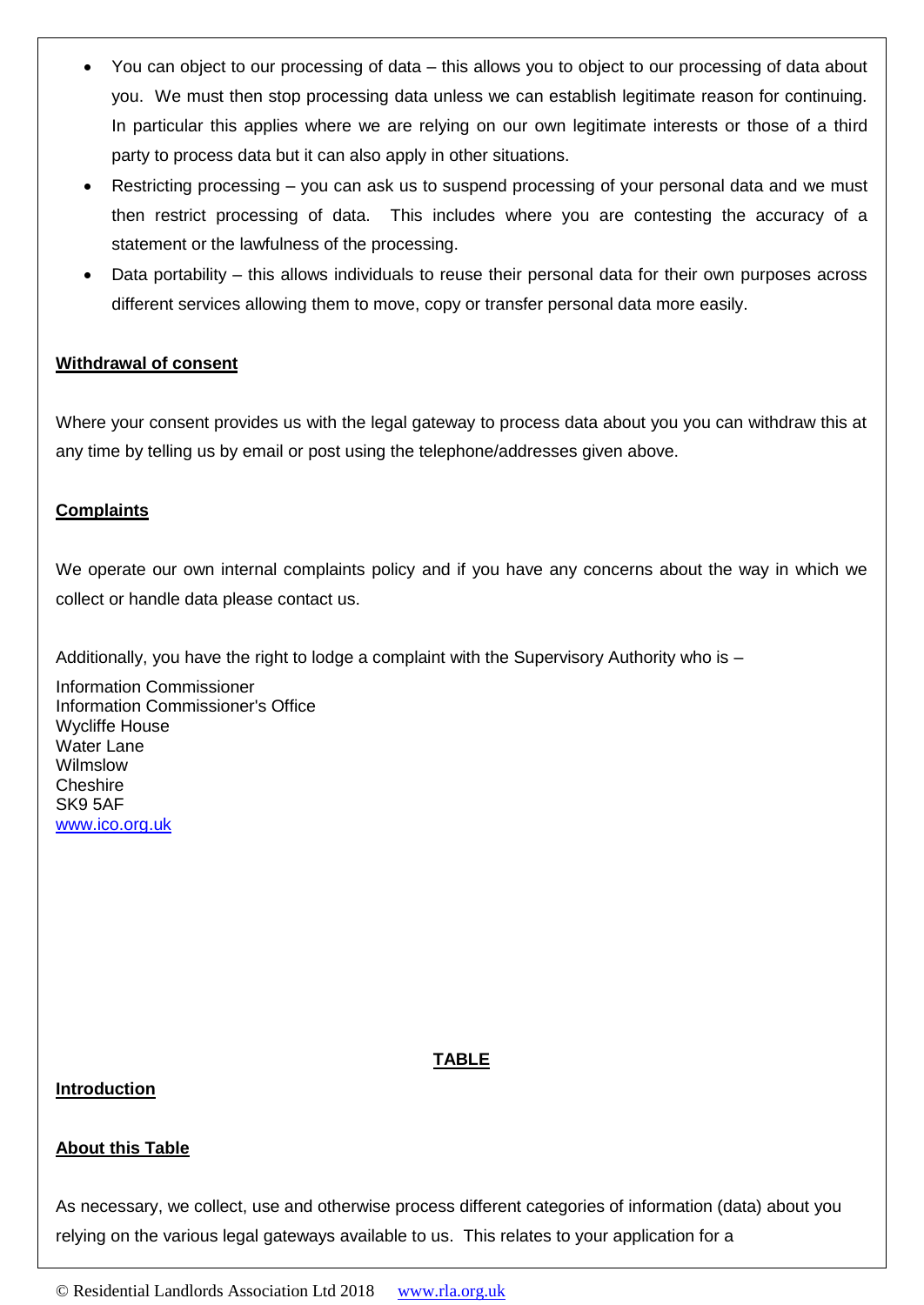tenancy/residency and, if this goes ahead, so that we can manage the tenancy and the property along with associated matters. This part of this notice gives you a general description of these processing activities for the different categories of information and the purposes for which we process your information. If you consider that we have not given sufficient details of what we do then you can make an access request for more information.

## **Background**

Renting out residential accommodation and managing tenancies and rental properties is a multi faceted. As tenants and residents are at the centre of this service, we must process your data for a large number of different purposes. Data protection law requires us to give you information about these processing activities as concisely as possible. To do so we have split information about you into different categories, which is in line with requirements in the legislation. We also have to tell you the extent for which your information can be used and shared. Due to the nature of our business information falling into one category will be combined with information in other categories to be handled by us as permitted for the stated purposes under the relevant legal gateway which we have to identify. For example, information about your identity/contact details will be combined with other categories of information to correctly identify you, e.g. when we compile our accounts or pass information about a repair over to a contractor so that they can deal with the problem at the property you rent. However, we only do this to the extent that it is necessary in the circumstances.

## **Expressions used**

To make this Table as concise as possible we employ a number of expressions –

**Handle information** – collecting, compiling, using or storing information (data).

**Use information** – when we use information this means we consult it, compile it, refer to it to make a decision, or act on it, or combine it with other data. When using it in this way we may have to alter it.

**Share data** – this includes transferring data to someone else where this is necessary, or receive it from a third party.

**Collect data** – this is where we receive information either from you, e.g. when you sign a tenancy application form or from a third party, e.g. a reference about you.

**Compile data** – this is where we use information about you which we have collected to generate information about you, e.g. our rent payment records or repair records.

**Next of kin etc.** – this includes close relatives.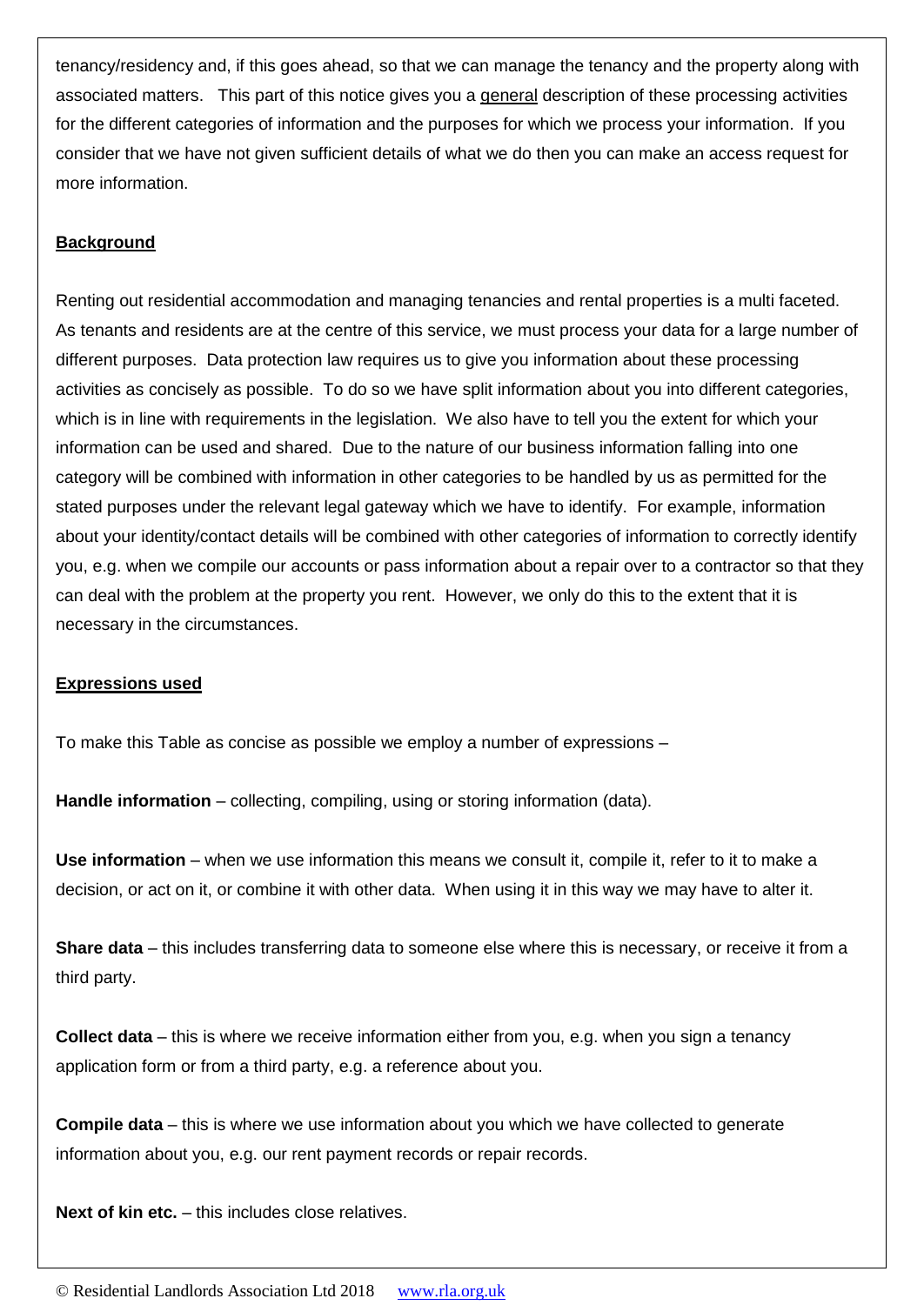### **Altering Data**

We are required by data protection legislation to keep your information up to date and it is of course in our own legitimate interests to do so for us to ensure that we have accurate records. For example, we keep our record of your rent payments up to date as they are received.

## **Storing Data**

We keep information both electronically and in a manual filing system to maintain our records. We do this because we need to use it from time to time. Normally the legal gateway permitting us to do so which will apply will be the same as applies when we use the data. Additionally, however, there are legal obligations to retain data under data protection law, taxation legislation and housing law. We also need to do so to fulfil our contract with you. In our own legitimate interests, we also need to retain information to deal with enquiries or disputes and for audit purposes.

### **Destruction of Data**

We delete/destroy data once it is no longer needed. This is a requirement of data protection law. This notice tells you the period for which we normally store data.

## **What this Table tells you**

Information is handled as necessary from time to time. As already stated, information falling under one category can be amalgamated with or added to information in another category in order to carry out the stated purposes.

Part 1 of this Table tells you, depending on the relevant category of your information, what our processing activities are and what is the legal gateway permitting processing as well as the purpose for which we carry out these processing activities.

Where the legal gateway in question is our own legitimate interests (or those of a third party) we identify the relevant legitimate interests.

Details about sharing data are set out in Part 2, whether we transfer it to someone else or receive from a third party.

## **Part 1 – Collecting, compiling, using and storing your information**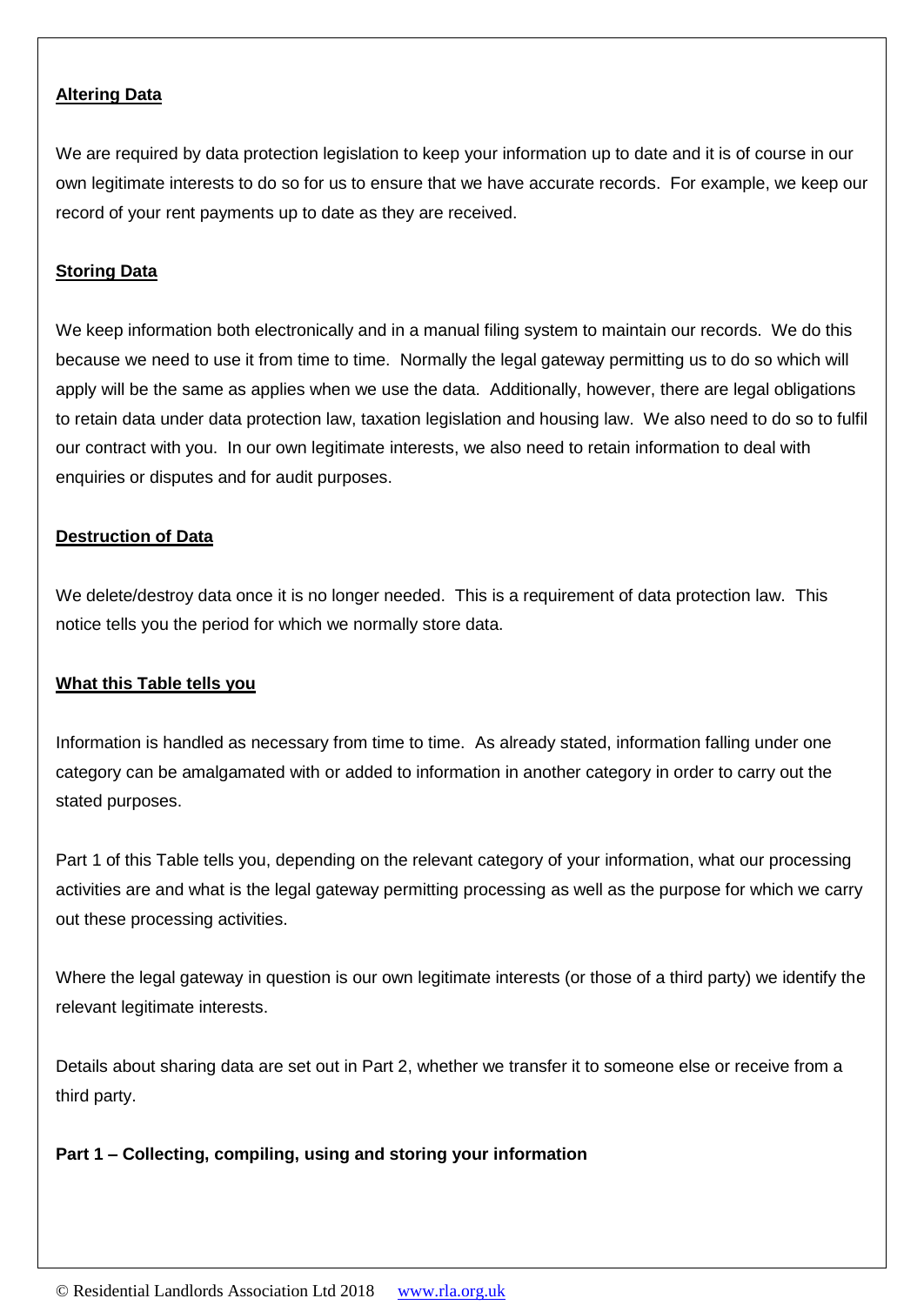In this Part we list out the different categories of your information, briefly explain them where needed, explain what we do with the information and why, as well as specifying the relevant legal gateway we rely on to do so.

We use the word "handle" to cover collecting, compiling, using or storing this information.

## **Identity and contact details**

- 1. This includes name, contact details, date of birth and national insurance number
- 2. We handle this information in order to enter into the tenancy agreement and subsequently to manage the tenancy and the property. This is done to perform the contract.

## **Personal and background information**

- 1. This includes details of the tenant's present residence and their current landlord (if any), current occupation and status, employed, student etc., employer or educational institution, state benefits received, details of other residents, any bankruptcy or county court judgments, next of kin etc., pets and any photographs of yourself.
- 2. This information is handled to evaluate your suitability as a tenant. This is done for our own legitimate interests. These are to ensure that any let is to reliable tenants and residents with suitable guarantors where applicable.
- 3. We also handle this information which relates to next of kin etc., to contact them in the event of an emergency. This is to protect your vital interests.
- 4. This information will also be handled if we need to trace you to contact you in connection with the tenancy or the property or to pursue a claim against you, e.g. for rent arrears. This is in our own legitimate interests. These are to enforce your obligations, deal with property left behind at the property or to recover property.

## **Bank details**

- 1. This includes details of your bank, building society or other paying organisation, including those operating digitally/online.
- 2. We handle this information in order to receive payments from you or on occasion to make payments to you. This is done to perform our contract.
- 3. We also handle this information if we seek to make recovery from you of unpaid debt. This is in our own legitimate interests. These are to recover what is due to us.
- 4. We also handle this information as part of our verification of your suitability as a tenant, including to protect against money laundering. This is in our own legitimate interests to ensure that we let to suitable tenants/residents and do not receive proceeds of crime.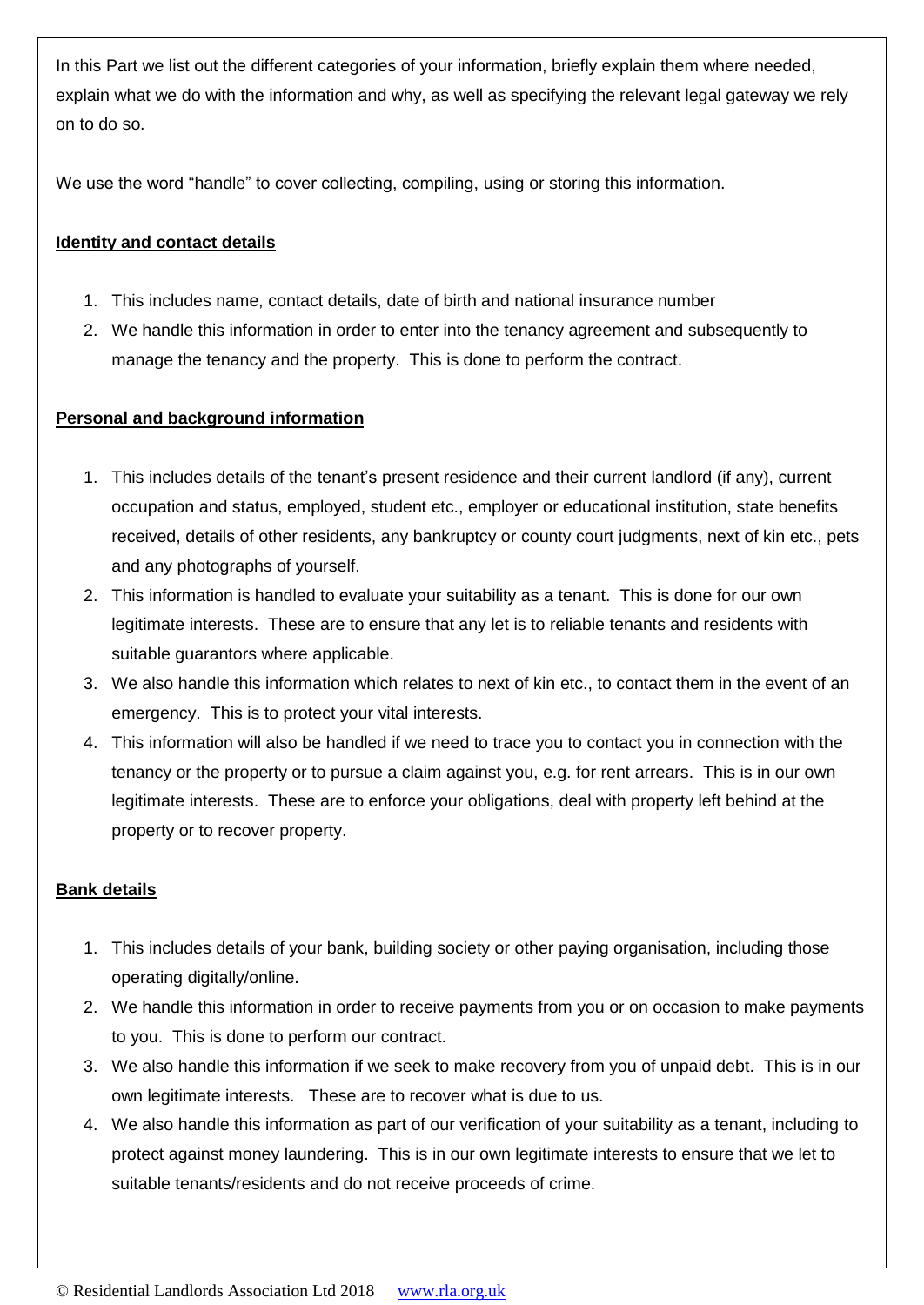## **Tenancy details**

- 1. This includes renewals of the tenancy. Information within this category includes the address of the property, start date for the tenancy, period of occupancy, rent and other payments.
- 2. We handle this information to prepare and complete the tenancy agreement and then to manage the tenancy and the property. This is done to perform our contract.
- 3. Tenancies are renewed by agreement. This will involve a request from you. We handle information about the renewal of tenancies. This is done for contractual performance.
- 4. Where you are a joint tenant or there are residents living with you details of any other joint tenant or resident are linked with the tenancy/property.
- 5. We handle this information to prepare and complete the tenancy agreement and thereafter to manage the tenancy and the property. This is done so that we can form a contract.
- 6. Where there is a guarantee, e.g. from a parent, we collect information about the identity and contact details of the guarantor, background information about the guarantor and details of property owned. This is then linked to your tenancy and the property.
- 7. We handle this information to protect our own legitimate interests. This is to provide security for the payment of the rent and to ensure compliance with tenancy obligations.

## **Deposits (if any)**

- 1. This includes the amount of a deposit, who pays it and in what shares and the steps taken to protect the deposit.
- 2. We handle this information to deal with the deposit received and to administer the deposit. This includes handling information about persons who contribute towards the deposit who are not a tenant. This is done both for contractual performance and to ensure compliance with legal obligations relating to handling deposits under the Deposit Protection Legislation. This is to secure payment of the rent and compliance with tenancy obligations.
- 3. We also handle deposits at tenancy termination and this is dealt with under that section.

## **Immigration/right to rent checks (England only)/verifying tenant's identity**

- 1. Under immigration legislation we check that each tenant and adult resident in the property has the right to rent. This includes retaining copies of passports, driving licences and other specified documentation. We must retain this for inspection if required by the Home Office.
- 2. We handle this information in accordance with the requirements of immigration legislation in order to carry out our legal obligations.
- 3. We also handle this information in order to verify the identity of tenants and residents along with guarantors in order to protect our legitimate interests. These are to ensure that we are dealing with the correct person. This is done in Wales as well as in England for this purpose.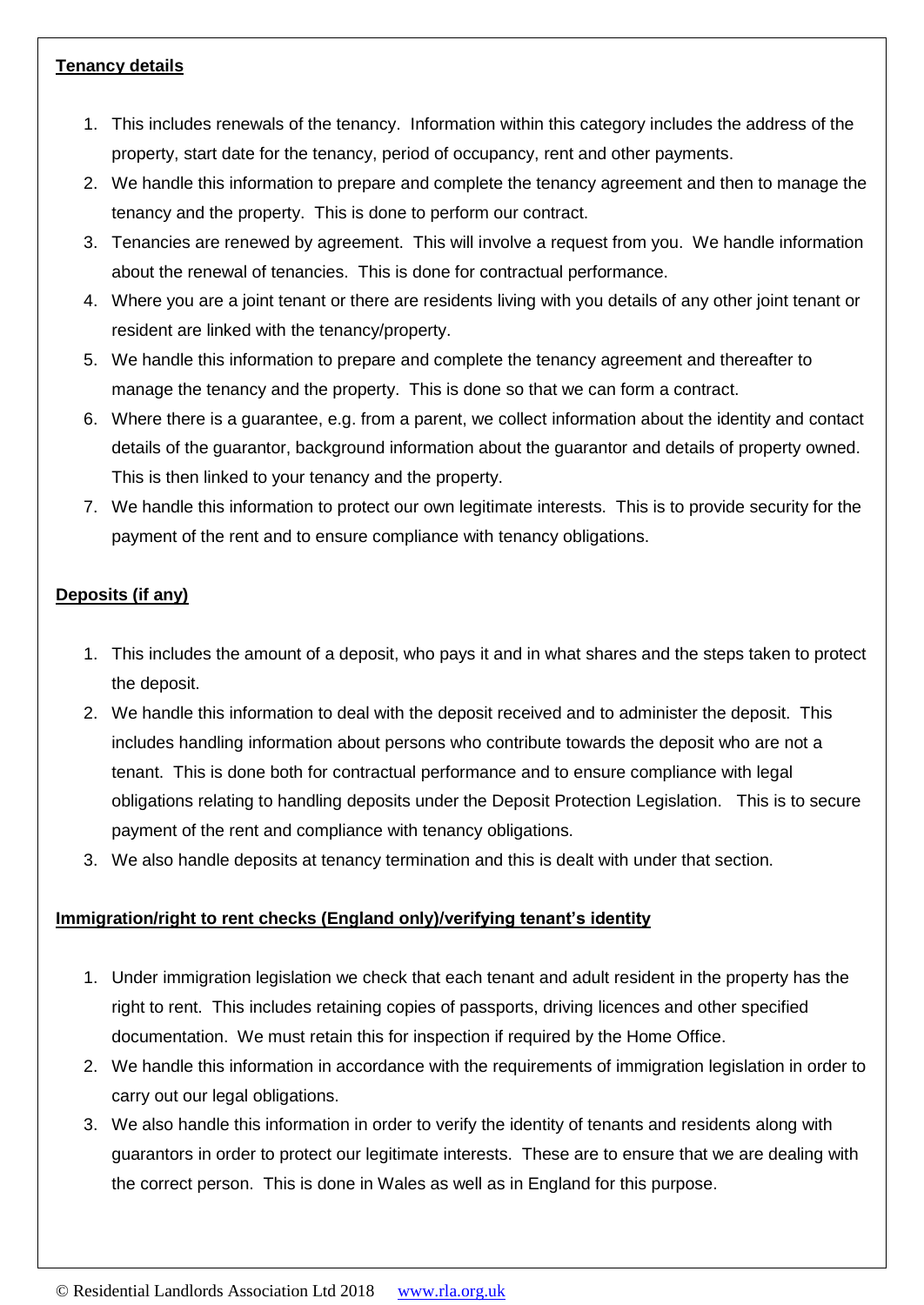## **Rent and payment collection**

- 1. This includes records we compile to record receipt of rent and other payments from you and associated documentation relating to such payments. This also includes any documentation where we need to issue reminders for payment, including levying charges for interest or fees for late payment.
- 2. We keep this information in order to compile correct and up to date records. This is done for contract performance.

## **Recovery of arrears, claims and possession proceedings**

- 1. In the event of non-payment of rent or other payments due, or if there is non-performance of the contract (including allegations against ourselves) then we record this and enter into relevant communications. This includes information and documentation related to any proceedings which may be commenced or brought against us in relation to these matters, including proceedings to recover possession of the property.
- 2. We handle this information in order to pursue recovery of what is owing to us and to enforce our rights, to defend claims, and to recover possession of the property. This is done in our own legitimate interests. These are to protect our property interests, to enforce our rights and to ensure payment due to us is made, as well as to defend any claims brought against us.

## **Repairs/housing standards/health and safety**

- 1. This includes condition surveys, inspection reports, reports of repairs required and information about actions taken. This extends to conditions and standards generally at the property including health and safety, e.g. gas safety.
- 2. We handle this information to ensure that the property and its contents are properly maintained. This is done both for the purposes of contractual performance and, where applicable, to comply with our legal obligations.

### **Breach of tenancy agreement/nuisance etc.**

- 1. This includes complaints which we receive or information which we hold relating to alleged breaches by a tenant or resident (which could include a child) including nuisance and anti social behaviour. This includes records and related communications. This includes complaints about these matters made by neighbours or other tenants or residents.
- 2. We handle this information so as to ensure that tenancy obligations are complied with and that tenants and residents live harmoniously with neighbours. This is to protect our own legitimate interests and the legitimate interests of affected third parties. These legitimate interests are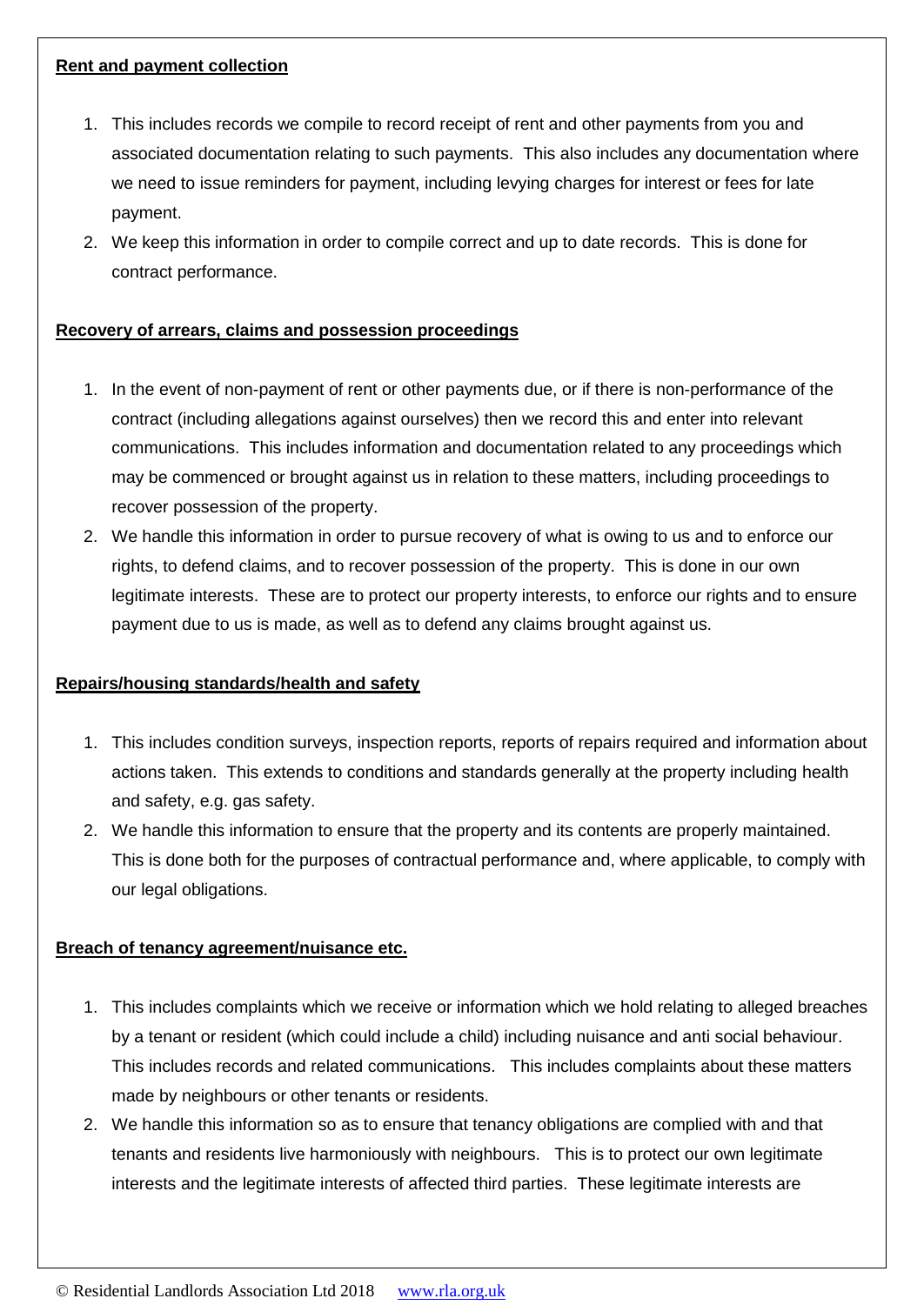ensuring the tenancy obligations are complied with as well as the prevention and detection of crime and anti-social behaviour.

3. We also handle this information under a legal obligation where there is a selective licensing area in force or where the property is a licensed house in multiple occupation (HMO) or under the licensing scheme operating in Wales.

## **Council Tax liability**

- 1. Notification is given to the local authority in relation to tenant/resident liability for Council Tax. This can include information about the period of occupancy as well as former and subsequent addresses.
- 2. We handle this information in order to ensure that the liability for Council Tax is dealt with correctly. This is done to protect our own legitimate interests and those of the local authority. These are for the correct billing and collection of Council Tax and to ensure that we do not have to meet Council Tax liability ourselves where this is not appropriate.
- 3. In the event of the local authority serving a statutory notice we then we must supply this information to comply with our legal obligations.
- 4. Where appropriate the tenant may be entitled to a reduction in Council Tax (formerly called Council Tax benefit). Information is handled relevant to claims made by tenants. This is in the interests of the local authority administering the scheme to see that benefits are properly calculated and paid.

## **Water charge payments**

- 1. This relates to notification to a water company of the tenants/residents who are living at the property their periods of occupancy and it can include previous and subsequent addresses. It also relates to communications between ourselves and the water company concerned.
- 2. In the area covered by Welsh Water this information is handled pursuant to a legal obligation.
- 3. Outside the Welsh Water area we handle this information to establish liability for water charges in our own legitimate interests and those of the water company concerned. This is to ensure that legal liability for payment of water charges is correctly established and discharged.

## **Utilities and other service providers**

- 1. We arrange and establish liability for payment of gas and electricity consumed at the property and any services which are provided, e.g. Broadband or cable tv. These services may be provided as a requirement under the tenancy agreement. It includes communications about changes of tenants, interruptions and disconnection of supply and work to be carried out in connection with utilities and services such as the installation of smart meters/replacement meters.
- 2. We handle this information in order to arrange provision of utilities and services and ensure that the correct liability for relevant charges is established and that these are paid for. This is done in our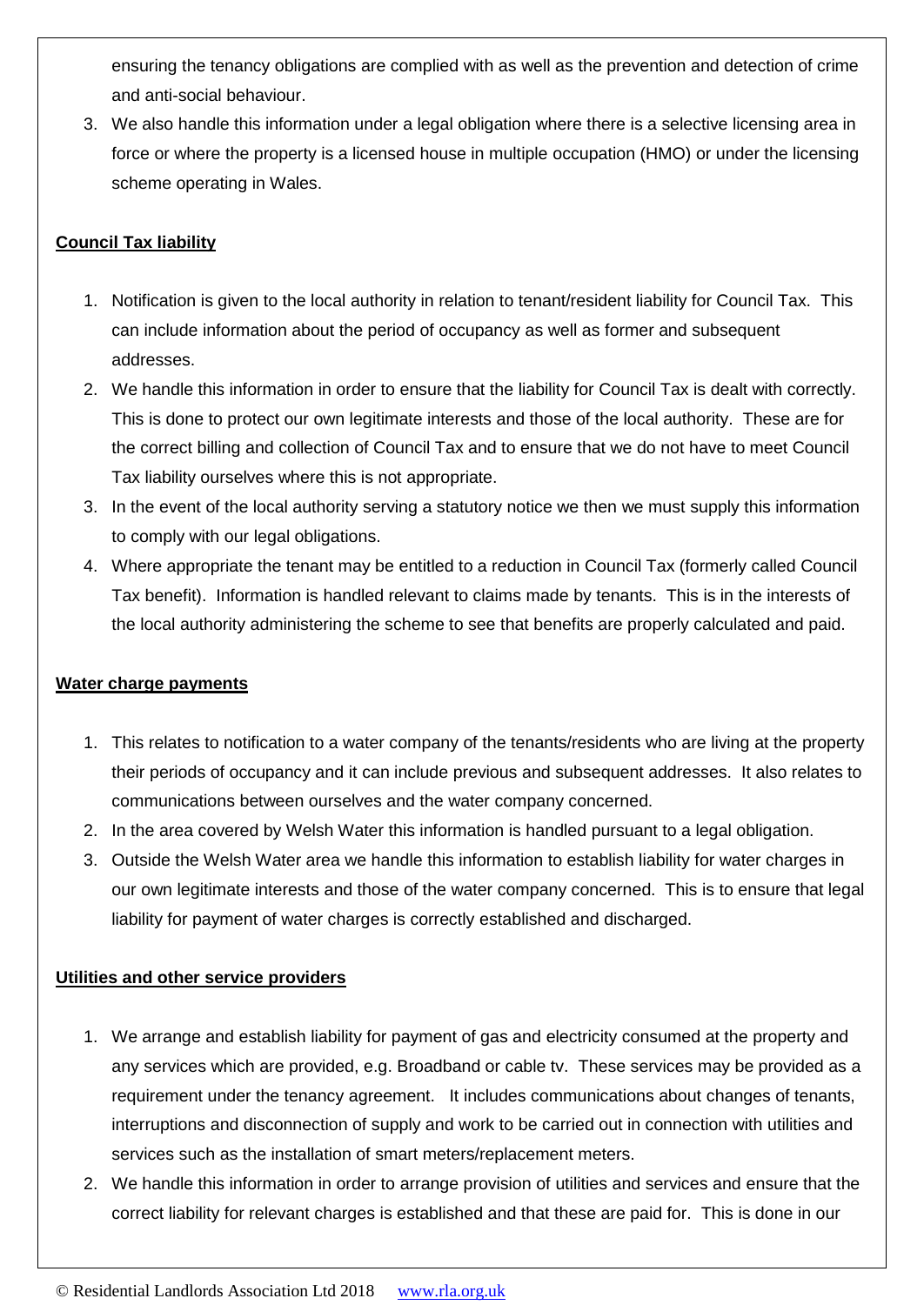own legitimate interests and those of the utility company/provider concerned. These are to ensure utilities and services are provided and that liabilities are paid.

3. We also handle this information in order to deal with breakdowns, interruptions and disconnections and to ensure that the appropriate quality of service is provided. This is done in our own legitimate interests. These are to ensure that requisite utilities and services are available and are provided at the property.

## **Universal Credit/Housing Benefit/Local Housing Allowances**

- 1. Where eligible a tenant will be entitled to the appropriate welfare benefits to assist them to pay rent. Information may be required by the Department for Work and Pensions (DWP) or local authority to verify entitlement. Normally, payment of benefit is made direct to the tenant; however, if the tenant is vulnerable or there are arrears, payment of benefit can be made direct to us. This extends to Council Tax reductions (the old Council Tax benefit).
- 2. We handle tenancy details and rent payment records, including information about arrears of rent, and the tenant's personal circumstances, relevant to the processing of claims and the administration of benefits. This is done for contractual performance. It is also carried out in our own legitimate interests to secure payment of rent due to us.
- 3. We handle information relevant to applications for benefit and in particular applications for direct payment to ourselves including reasons for non-payment of rent. This is for contractual performance.
- 4. On occasion where direct payment has been made to us there may be claims by the benefit authority for recovery of overpayments. We handle information relevant to such claims. This is done for our own legitimate interests. These are to ensure that we can collect and retain rent due to us.

### **Tenancy termination**

- 1. A tenancy may run out and the tenant leaves. Tenants can leave early while the tenancy is still running on. We may serve notice requiring the tenant to vacate and, if need be, enforce this by court possession proceedings.
- 2. Tenancy terminations of whatever kind also involve the return of any deposit paid, possible claims against guarantors, claims on rent insurance or property insurance, arrangements for tenants/residents to vacate the property, tenants/resident's property being left behind. They also give rise to issues around the state and condition in which the property has been left, e.g. cleanliness.
- 3. We handle information relevant to these matters concerning tenancy termination. This is done in our own legitimate interests. These are to ensure that the property is returned to us in a proper state with vacant possession and that all appropriate financial claims by either party against the other are correctly dealt with. These include our obligations in relation to the refund of deposits, to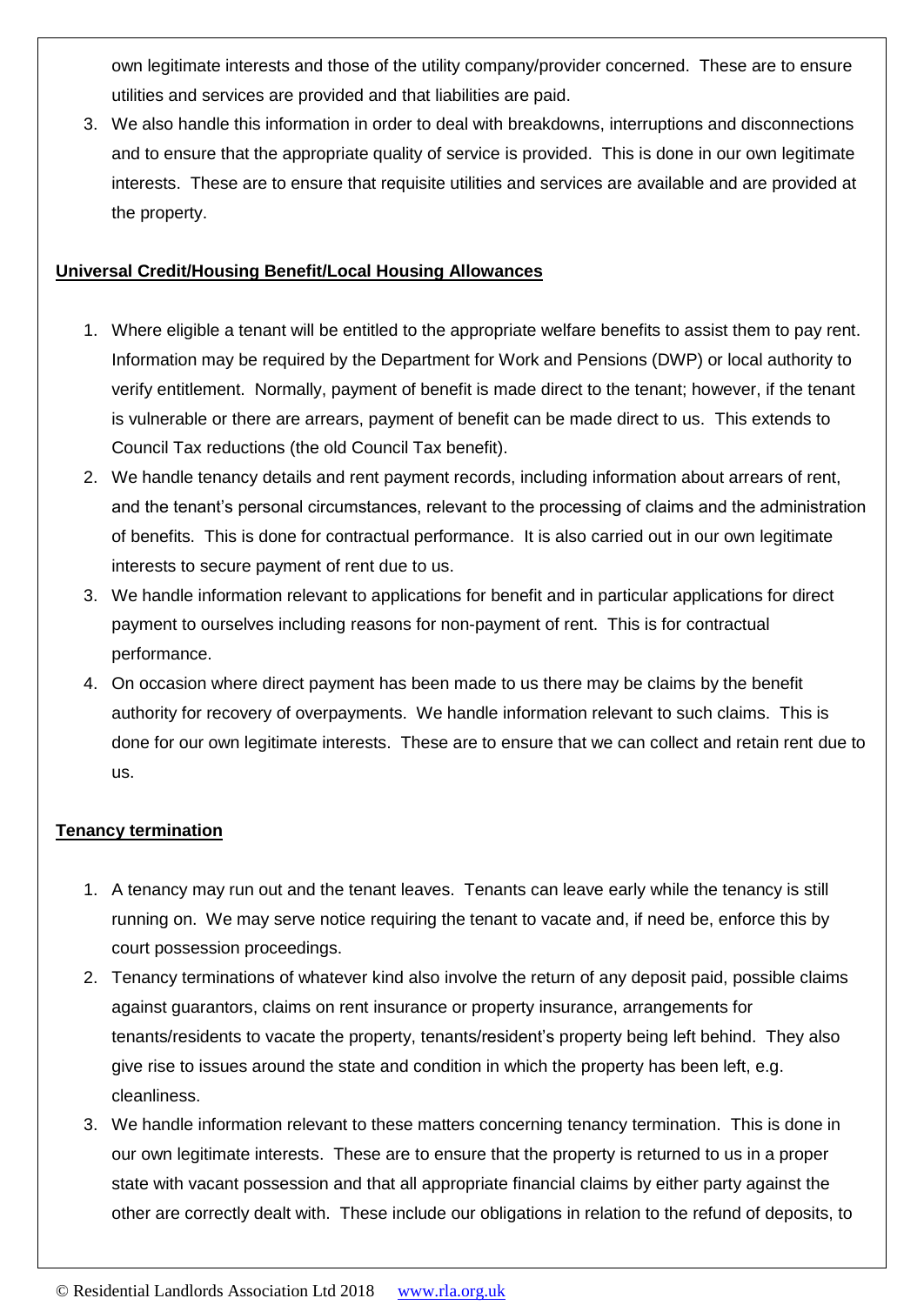comply with our contractual obligations between us and the tenancy deposit scheme with whom the deposit is protected.

## **Complaints**

- 1. We operate a complaints procedure which may be informal. Although we will do all we can unfortunately sometimes things go wrong so complaints may arise.
- 2. Information handled concerns complaints which you may make or which may be made on your behalf. These will give rise to communications and records being compiled by us.
- 3. We handle complaints with a view to resolving these, although this might involve external intervention, e.g. by the courts.
- 4. We handle complaints for contract performance. This is also done in our own legitimate interests. These are to protect ourselves against claims and to ensure that the complaints are properly resolved.

## **Health/disability**

- 1. Importantly, this is sensitive personal information to which additional protections apply. We may be given information about your health (whether mental or physical) or disabilities.
- 2. Health information may be given to us to explain your absence from the property or as a reason why rent has not been paid. You may wish us to have information about your health so that we are aware of how you may need assistance on occasion. This could also be information about health or disabilities affecting someone else which impacts on you.
- 3. We may be given information about your disabilities so that we can make particular arrangements for you, including any adaptations which may be required to make under disability discrimination legislation.
- 4. We handle information about your health or disability, and the health of others depending upon the circumstances to assist us in the management of the tenancy and the property. This may be to protect your vital interests. It may alternatively be for contractual performance where it affects your ability to perform your contractual obligations under the tenancy agreement. It will be in our own legitimate interests if we are told of any medical condition which affects you. This is so we are aware of possible impacts on you.
- 5. In regards to information concerning any disability, we handle this information to assist in the management of the tenancy and the property. This may also be under a legal obligation where we are obliged by law to make provision to deal with your disability.
- 6. In addition, as this is special category data, additional legal requirements are imposed upon us about your health and/or disability and we may request your consent to handle this information.

## **CCTV and Audio**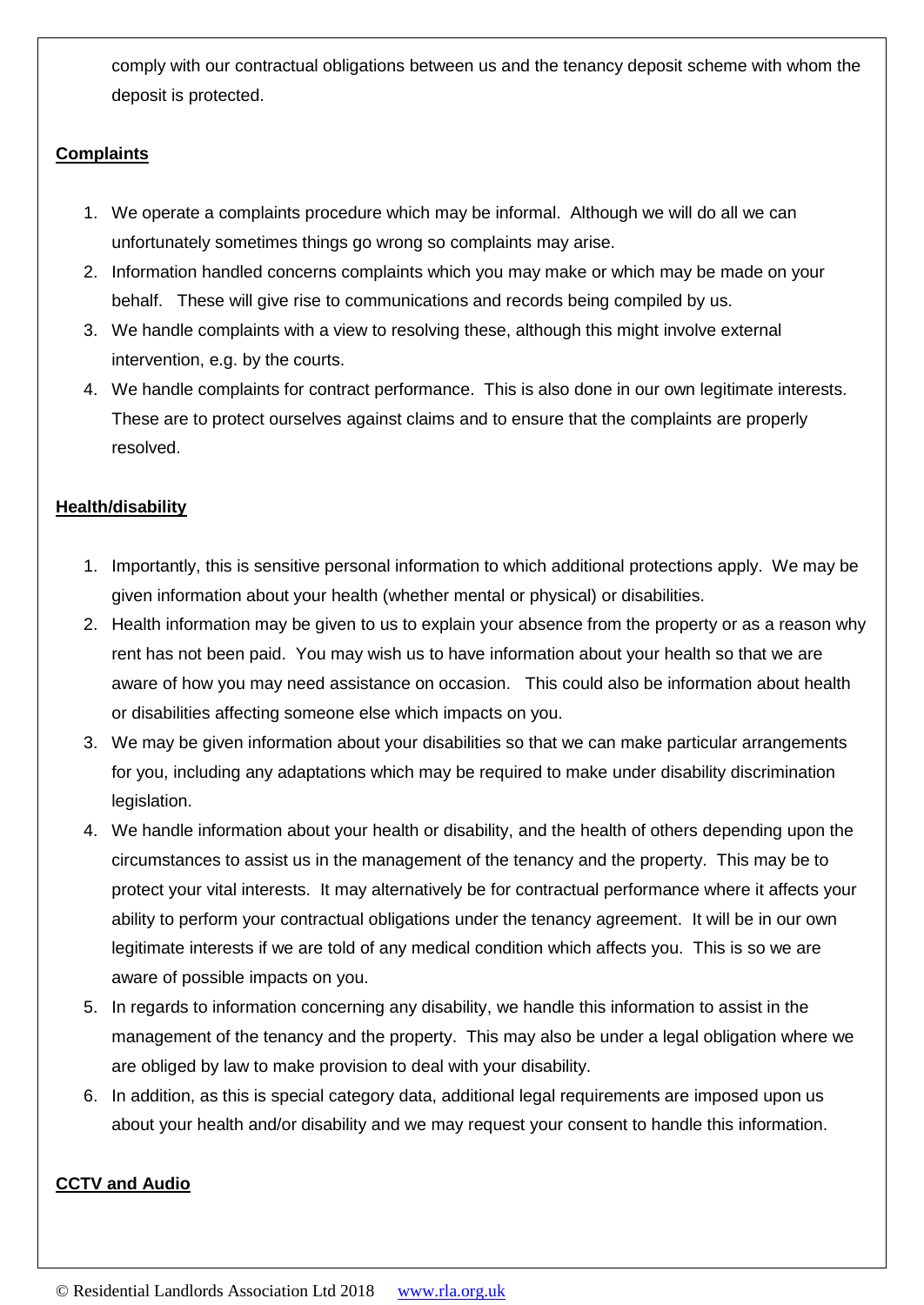- 1. If we operate cctv you will be given information about this. We may operate cctv to cover common parts or the exterior of the premises.
- 2. We may also hold audio recordings, e.g. messages from you on telephone answering machine or mobile phone.
- 3. Where cctv is operated this is for the safety and security of the premises in question and for the prevention and detection of crime and anti social behaviour, as well as monitoring tenancy obligations. This is done in our own legitimate interests. These include the protection of our property and ensuring compliance with tenancy obligations as well as the safety and security of tenants, residents and neighbours.
- 4. We handle audio recordings to assist with accurate record keeping. This is done for contract performance or in our own legitimate interests. These are to ensure that we have reliable records of communications.

## **Correspondence, etc**

- 1. Correspondence includes all ways in which we receive communications from whatever source. This includes emails, text messages, social messaging and messages, letters and documentation. This can include photographs and other visual recordings.
- 2. We handle these communications initially relating to entering into the tenancy agreement and then for the management of the tenancy and the property, as well as associated matters arising under the various categories of information referred to in this Table. This is done for contractual performance where applicable, to carry out any applicable legal obligations imposed on us, to protect your vital interests, or in our legitimate interests. These legitimate interests are to ensure that we have the necessary information relating to these matters and for accurate record keeping.

### **Websites and online platforms**

- 1. Information about you is available in the public domain, often put there by you. This can be accessed by appropriate searches which allow for access to the websites which hold this information.
- 2. Information about you is also made available when you access online platforms, e.g. to enquire about properties which are available for renting.
- 3. We handle this information to assess your suitability for tenancies/residency and for the management of the tenancy and the property. This is in our own legitimate interests to ensure that tenants/residents are suitable and that the tenancy and the property are effectively managed. This can include ensuring that tenancy obligations are performed. These legitimate interests are to ensure that our property interests are protected and our rights are enforced.
- 4. We handle information received via our online platforms for contract performance, including arranging lettings and entering into tenancy agreements.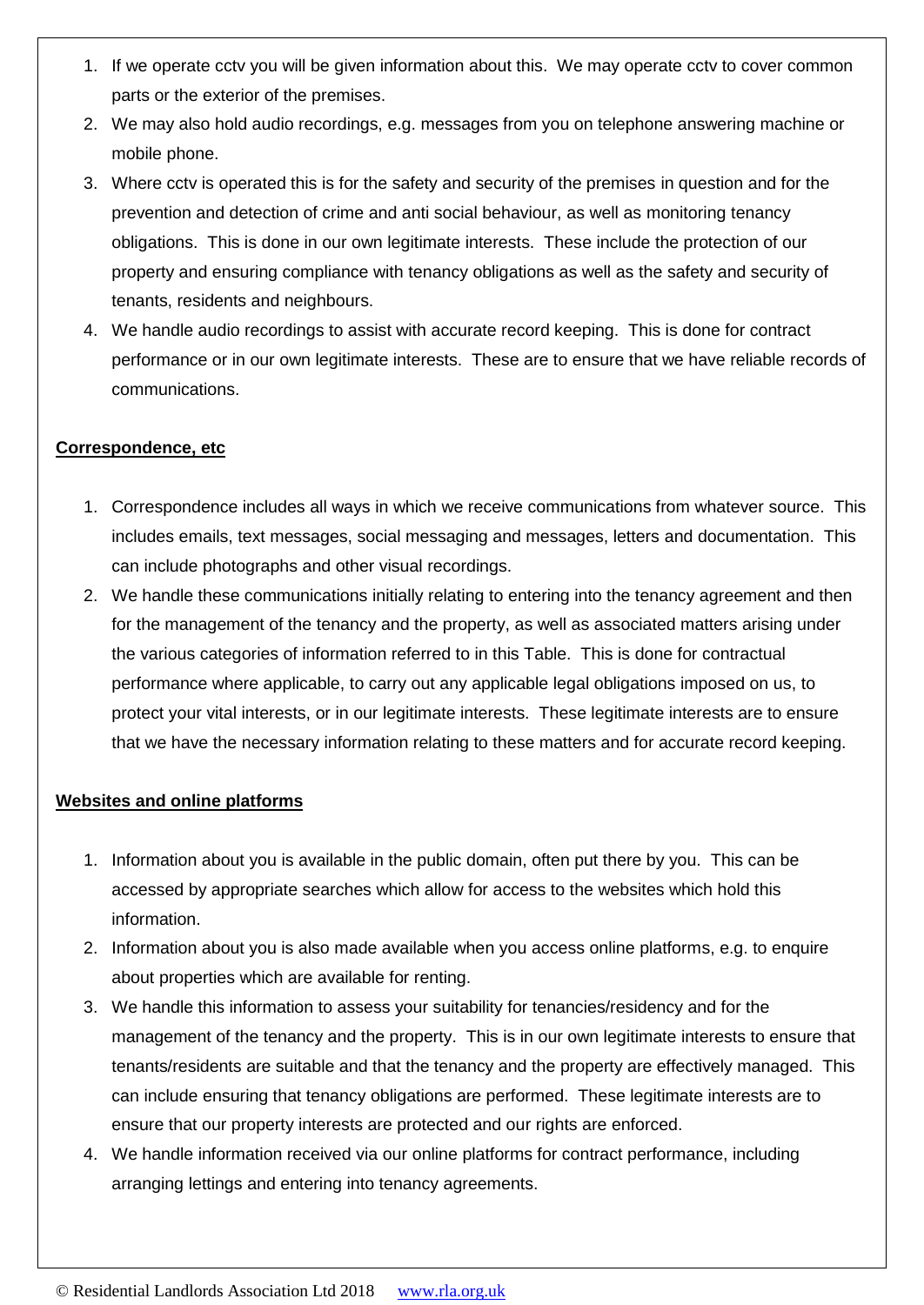#### **Insurance**

- 1. We insure the buildings and may insure contents belonging to us. We may also insure against public liability, including liability to yourself for injuries and rental insurance, in the event of rent arrears or other tenancy default.
- 2. We handle information about you which may be relevant to our insurances to arrange cover, to administer insurance contracts, to renew insurances and to make claims. Contractually we are under certain duties, e.g. to disclose information to the insurers. We handle this information to protect our legitimate interests. These are to ensure that appropriate risks are adequately insured against and to recover any sums due to us under the policy as a result of claims.
- 3. It is your responsibility to insure your own contents/belongings. You may seek information from us relevant to arranging such insurance or making claims. We handle this information and will do so with your consent which is provided as part of your request for any assistance or information.

## **Flat management**

- 1. This applies in particular where the property is a flat. This flat will be held by us under a lease or subject to other contractual arrangements which will set out various responsibilities for the upkeep, insurance etc., of the block including common areas. The lease or other arrangements place contractual obligations on us which in turn may be passed on to you under the terms of the tenancy.
- 2. We handle information about you in order to carry out our responsibilities under these leases/arrangements. This is done in our own legitimate interests and in the interests of the freeholder etc., of the block so as to ensure that respective obligations are properly performed.

## **Car registration**

- 1. We hold records of car registrations for vehicles which you keep at or in the vicinity of the property.
- 2. We handle this information to manage the property for contract performance.
- 3. We also handle this information in our own legitimate interests and those of others such as neighbours in order to monitor and regulate parking. This is to protect our own property interests and rights and those of others such as neighbours who may be affected by parking issues.

### **Other**

Please list out any additional information/data/categories of information or data and describe them appropriately.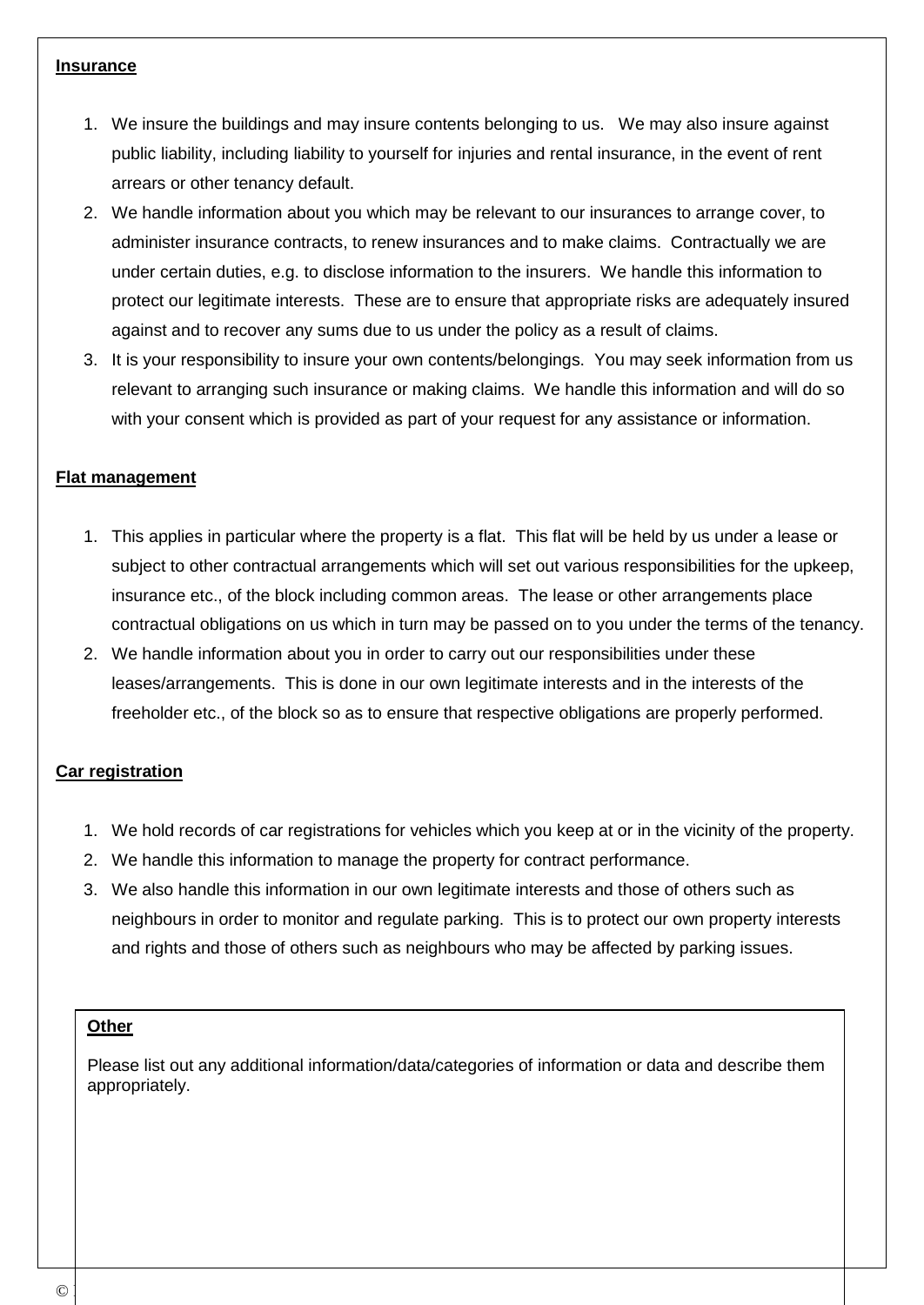## **Part 2 – Sharing Information**

### **Introduction**

We share your information with various persons, organisations and public authorities as necessary. This involves us either transferring your information to others or collecting it from them, depending upon the circumstances. This Part of the Table gives you details about this. It can be a two-way traffic between ourselves and others. In some instances, we may collect information about you from someone else following a request by us to them to provide this information.

Where we collect information from others (third parties) we have to tell you the source of this information, whether or not it is publically accessible, the nature of the source (i.e. whether it is publically or privately held) and the types of organisation from whom the information is obtained. Where possible we need to name the source as well but often this cannot be done. The required details appear in this Part of the Table.

Where information is received from a private person/body or a public authority, this information will not normally be publicly accessible, however in some instances it will be. Information which will be publically accessible will be information such as Council Tax bandings and information available in public registers, e.g. registers of births and other available public registers.

We share identity and contact details with all persons, organisations/authorities referred to below. This category of information is linked with the other information in every category for the purposes and under the legal gateway specified under each of the other categories of information. This is to ensure that you are correctly identified and, if need be, can be contacted.

### **A – Sharing of certain categories of your information**

We share certain categories of your information (both transferring it to them and collecting it from them as necessary) with private persons/organisations and public authorities as necessary.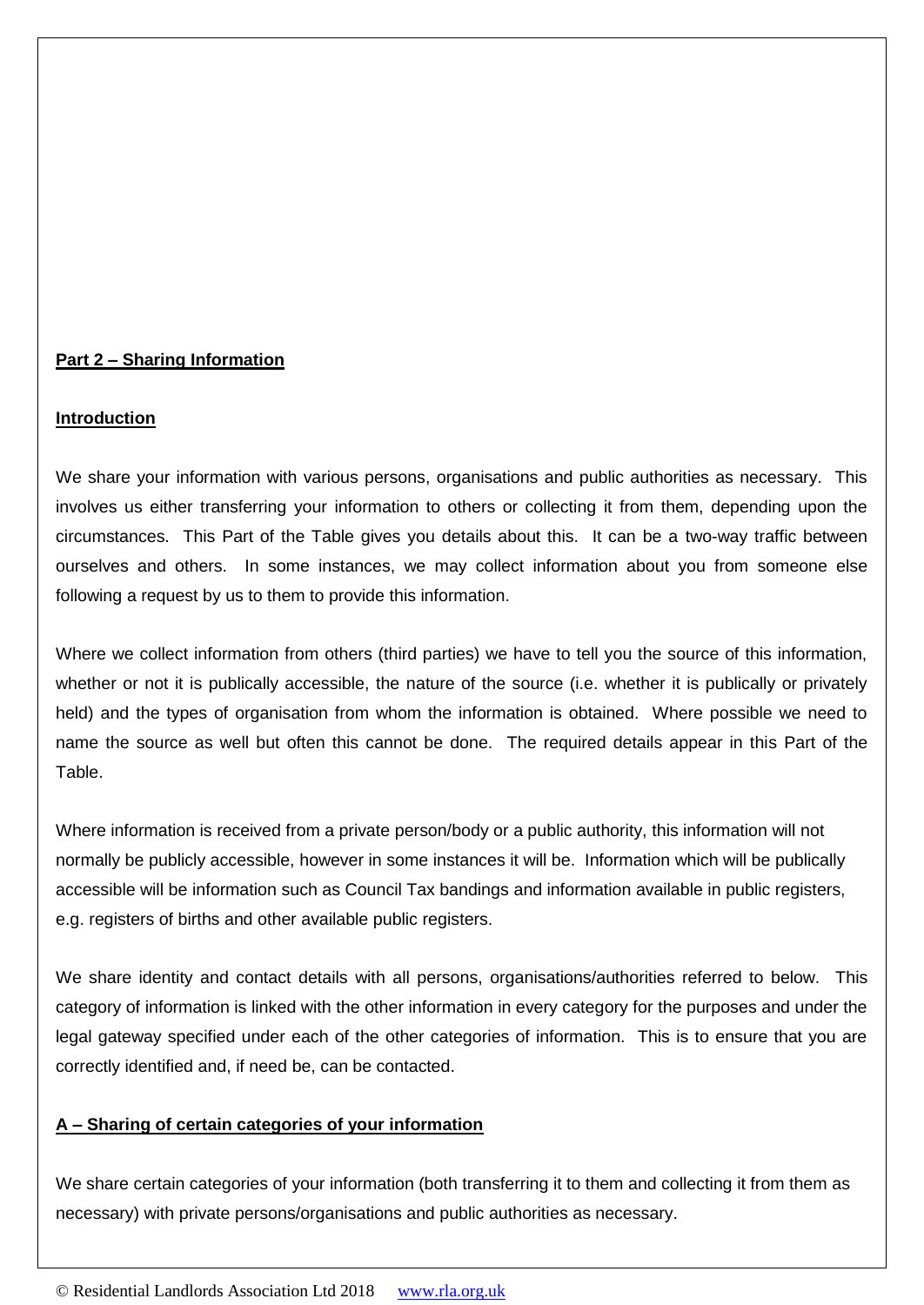In Section B we go onto explain that, as necessary, certain private persons/organisations and public authorities can share any of your information (irrespective of its category).

Table 1 below identifies the different categories of your information and specifies the private persons/organisations/public authorities with whom these different categories of your information are shared as necessary. This Table should be read in conjunction with Table 2 (private persons/organisations) and Table 3 (public authorities). Tables 2 and 3 explain why we share your information with these persons/organisations/public authorities and the legal gateway which allows this to happen.

Depending on the category of data concerned you should also refer to that category under Part 1 above because the purposes set out for which we handle data and the legal gateway for doing so also usually apply when we share data with others.

| Data category                      | With whom we share the data                                            |
|------------------------------------|------------------------------------------------------------------------|
| Personal/background information    | Other landlords/employers; debt collectors/tracing agents; next of kin |
|                                    | etc.; insurers; banks etc.                                             |
| <b>Bank details</b>                | Our bank, credit reference agency; debt collects/tracing agents        |
| Tenancy details                    | Other landlords/employers, benefit authority, taxation authority       |
| Deposits (if any)                  | Tenancy deposit body; debt collectors/tracing agents; taxation         |
|                                    | authority                                                              |
| Immigration/right to rent checks   | Home Office; credit reference agency (for verification of identity)    |
| (England only) and verification of |                                                                        |
| tenant's identity                  |                                                                        |
| Rent and other payments            | Bank, benefits authority, taxation authority, joint tenants/resident's |
|                                    | guarantor, insurers, other landlords                                   |
| Recovery of arrears, claims and    | Debt collectors/tracing agents, other landlords, taxation authority,   |
| possession                         | joint tenants/residents, guarantors; insurers                          |
| Repairs/housing                    | Contractors, tradespeople, etc., deposit protection body, joint        |
| conditions/health and safety       | tenants/residents, freeholder flat management etc., guarantors         |
| Breach of tenancy                  | Contractors, tradespeople etc., deposit protection body, joint         |
| agreement/nuisance etc.            | tenants/residents, guarantors, educational institution, neighbours,    |
|                                    | other residents etc., freeholder, flat management agents etc.,         |
|                                    | insurers                                                               |
| <b>Council Tax liability</b>       | Taxation authority (local authority)                                   |
| Water charges                      | Welsh Water/Dee Valley Water Company (where property is located        |
|                                    | within the Welsh Water area) and other water companies                 |

## **Table 1 – Data categories and who they are shared with**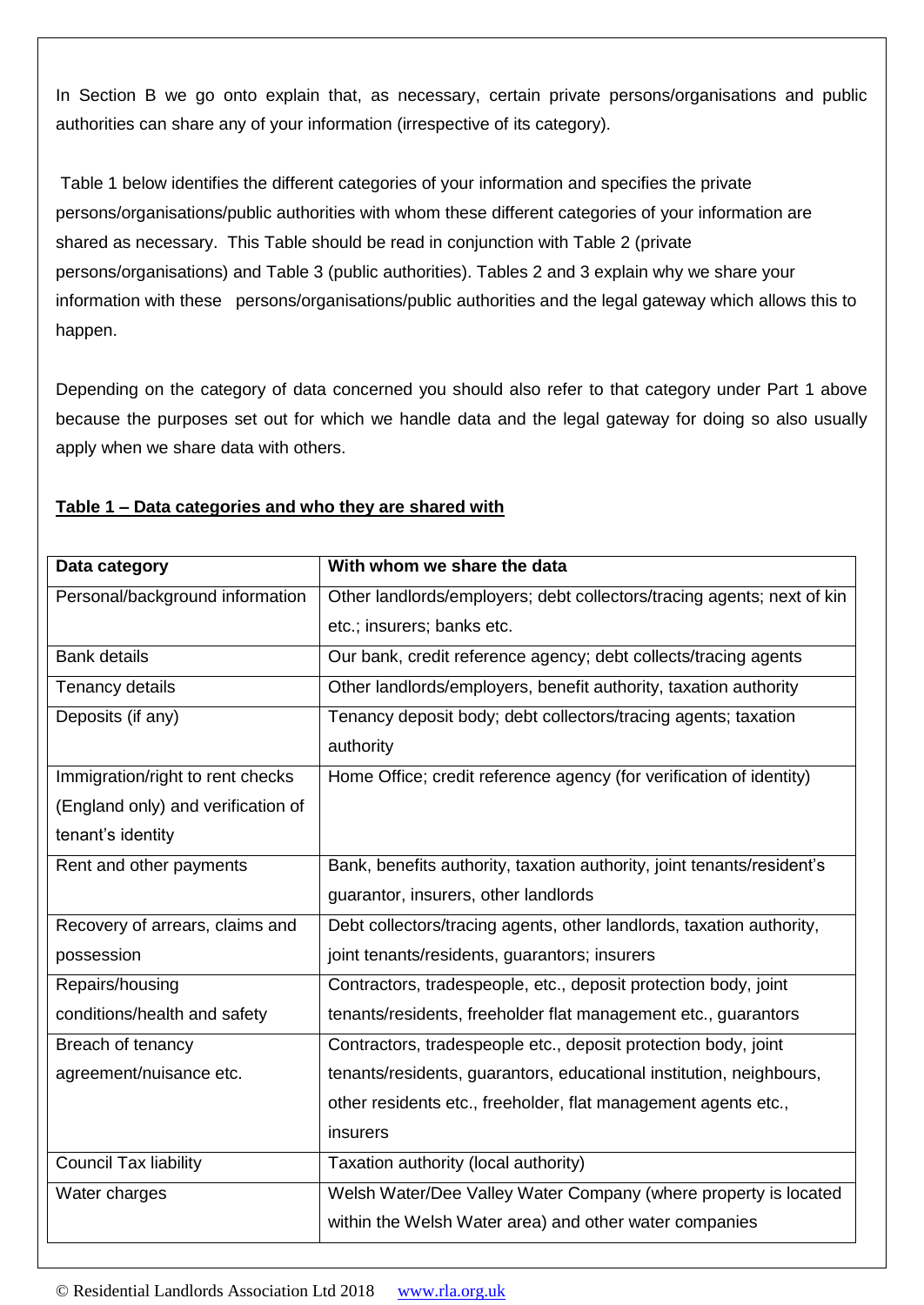| Utilities and services            | Utility suppliers and service providers, e.g. Broadband              |
|-----------------------------------|----------------------------------------------------------------------|
| Universal Credit, housing benefit | Benefit authority (Department for Work and Pensions or local         |
| etc.                              | authority), regulatory authority, joint tenants/residents/guarantors |
| Termination of tenancy            | Other landlords, educational institutions, debt collectors/tracing   |
|                                   | agent, taxation authority, deposit protection body, bank joint       |
|                                   | tenant/resident/guarantors, freeholder managing agents etc.          |
| CCTV/audio/ recording table       | Deposit body, joint tenants/residents, guarantor, next of kin etc.   |
| Correspondence etc.               | Depending upon the applicable category of information relevant       |
|                                   | correspondence etc. is shared with any of the                        |
|                                   | persons/organisations/authorities listed in Section A.               |
| Online platforms                  | Joint tenants/residents; guarantors                                  |
| Insurance                         | Insurers, banks etc.                                                 |
| Flat management                   | Freeholders, flat managing agents etc.                               |

# **Table 2 – Private persons/organisations**

| <b>Categories of persons</b>     | Purpose and legal gateway                                               |
|----------------------------------|-------------------------------------------------------------------------|
| /organisations                   |                                                                         |
| Other landlords/employers        | To obtain references. This is to ensure suitability for a tenancy in    |
|                                  | our own legitimate interests. We also provide information to            |
|                                  | prospective landlords in their legitimate interest to assist them in    |
|                                  | evaluating suitability for a tenancy/residency. These interests are to  |
|                                  | ensure that properties are let to reliable tenants/residents. Where     |
|                                  | the property is subject to selective licensing there is a legal         |
|                                  | obligation for new landlords to obtain references before they let.      |
|                                  |                                                                         |
| Contractors/tradespeople/service | Assisting in carrying out our responsibilities under the tenancy        |
| suppliers                        | agreement and for the management of the tenancy and the property        |
|                                  | for contractual performance. In certain cases, this is also to comply   |
|                                  | with our legal obligations in relation to housing conditions and health |
|                                  | and safety, e.g. gas, electrical and fire alarm maintenance and         |
|                                  | inspection. We will also provide your contact details to contractors    |
|                                  | etc., to facilitate access to the property for contract performance. On |
|                                  | occasion we will arrange for inspections in our legitimate interests.   |
|                                  | This is so that we can deal with complaints and pursue/defend           |
|                                  | claims.                                                                 |
| Utility<br>companies and service | Arranging for utilities/services and establishing liability for payment |
| providers, e.g. Broadband        | along with administering their supply in our own legitimate interests   |
|                                  | and those of the provider. This is to ensure utilities/services are     |
|                                  | provided and that liability is correctly established. Utility companies |
|                                  | also have certain statutory obligations to perform, e.g. metering. In   |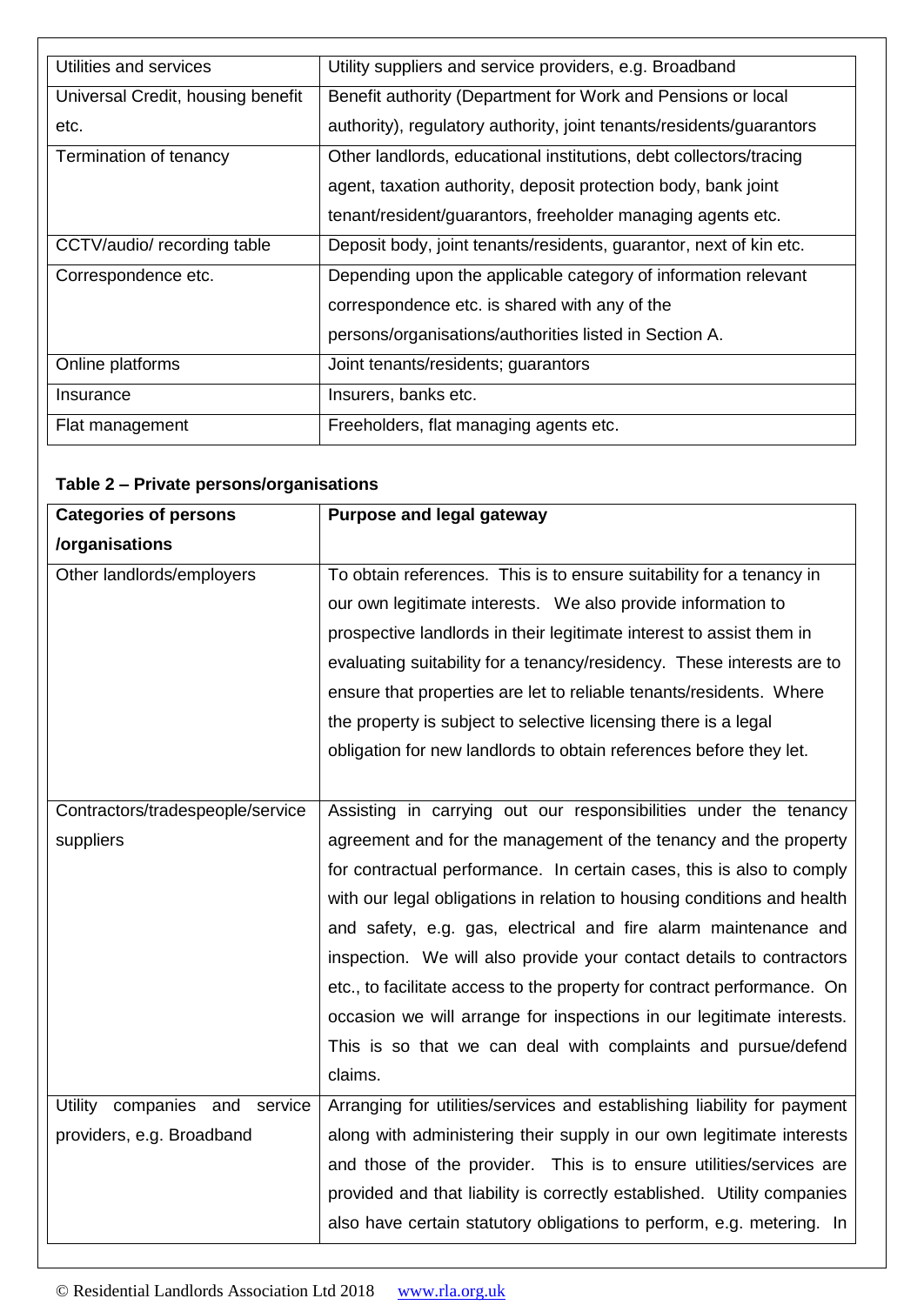|                              | the case of utilities or other service providers if we agree to provide  |
|------------------------------|--------------------------------------------------------------------------|
|                              |                                                                          |
|                              | any relevant utility or services as part of the tenancy agreement then   |
|                              | these arrangements are made for contractual performance.                 |
|                              | Otherwise, they are in the legitimate interests of the utilities/service |
|                              | providers to ensure that they can effectively carry out their various    |
|                              | activities.                                                              |
| Credit reference agencies    | We request and consider credit and other referencing relating to         |
|                              | deciding on the suitability of tenants and residents for a tenancy.      |
|                              | This is in our own legitimate interest to ensure that we let to reliable |
|                              | tenants/residents.<br>This may include the Residential Landlords         |
|                              | Association who undertake on behalf of their members with Call           |
|                              | Credit.                                                                  |
| Debt collects/tracing agents | To trace you or make a claim in our legitimate interests. These are      |
|                              |                                                                          |
|                              | to enforce our legal rights.                                             |
| Joint tenants/residents      | Management of the tenancy and the property for contractual               |
|                              | performance. Additionally, in our own legitimate interests and those     |
|                              | of joint tenants/residents where there are arrears of rent or other      |
|                              | payments due or breaches of the terms of the tenancy agreement as        |
|                              | they are either jointly liable for performance or non-performance        |
|                              | could adversely impact on their continued residence at the property.     |
|                              | The legitimate interests are to protect our own property interests and   |
|                              | to enforce our rights.                                                   |
| Guarantors                   | Management of the tenancy and the property for contractual               |
|                              | performance. We also inform guarantors of claims and liabilities for     |
|                              | contractual performance of the guarantee. It is in our own legitimate    |
|                              | interests and those of the guarantor to give and receive information     |
|                              | relating to non- performance of tenancy obligations including non-       |
|                              | payment of rent and other payments. Our interests are to protect         |
|                              | our property interests and to enforce our rights and the guarantor's     |
|                              |                                                                          |
|                              | interests are so that the guarantor is aware of possible liability under |
|                              | the guarantee.                                                           |
| Next of kin etc.             | To make contact with them in the event of an emergency to protect        |
|                              | your vital interests.                                                    |
| <b>Insurers</b>              | To arrange public and other liability insurance and rent insurance       |
|                              | and to make claims. This is in our legitimate interests and the          |
|                              | insurers legitimate interests.<br>These are making sure that             |
|                              | appropriate insurance is arranged and the policies are correctly         |
|                              | administered.<br>Under the terms of policies, we are required            |
|                              | contractually to provide information to insurers.                        |
| <b>Banks and lenders</b>     | Where we have loans, information regarding tenancies must be             |
|                              |                                                                          |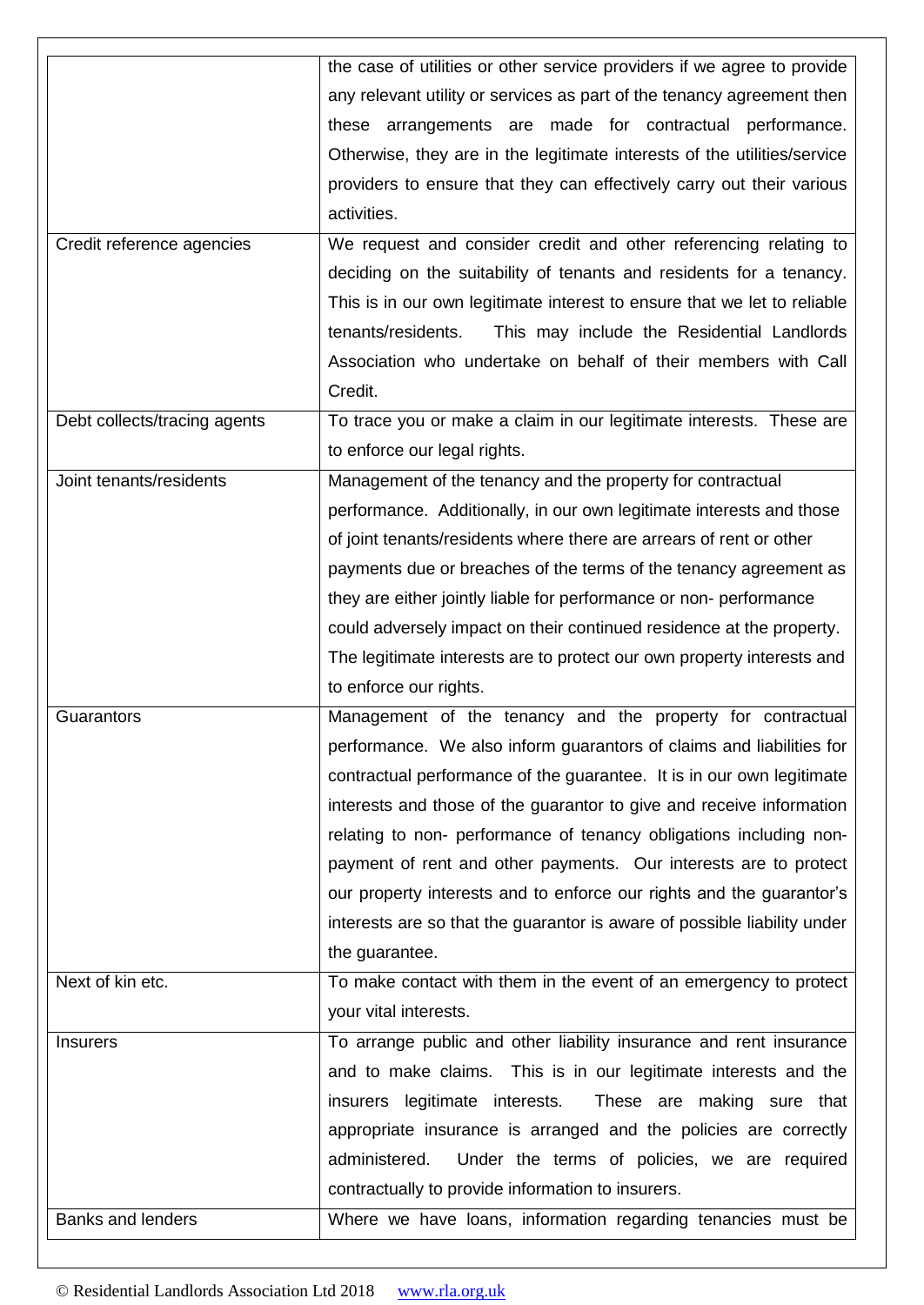|                                    | provided to arrange and administer loans. This is in our own             |
|------------------------------------|--------------------------------------------------------------------------|
|                                    | legitimate interests to finance our business. Contractually they are     |
|                                    | entitled to your information. In the case of banks information about     |
|                                    | you can be shared for the purposes of administering rental and other     |
|                                    | payments for contractual performance. Your information can also be       |
|                                    | shared for the purposes of preventing and detecting money                |
|                                    | laundering and fraud. This is in our own legitimate interests and        |
|                                    | those of the bank in order to detect crime. Contractually we may be      |
|                                    | required to provide information regarding insurance cover to banks       |
|                                    | etc. providing us with loans. This is in our legitimate interests to     |
|                                    | ensure compliance with the loan conditions and in the interests of       |
|                                    | the bank etc. to see that appropriate insurance cover is in place.       |
| Neighbours, other tenants and      | The management of the tenancy and the property. This includes            |
| residents                          | information relating to complaints including alleged breaches of the     |
|                                    | tenancy agreement and anti social behaviour, as well as the              |
|                                    | abandonment of the property.<br>It can include car registration          |
|                                    | information. This is in our own legitimate interests to protect our      |
|                                    | property rights and to enforce compliance with the terms of the          |
|                                    | tenancy. It is also in the legitimate interests of neighbours for their  |
|                                    | enjoyment of their own properties and to protect their property,         |
|                                    |                                                                          |
|                                    | interests and rights.                                                    |
| Flat<br>freeholders,<br>managing   | The management of the tenancy and the property.<br>Under                 |
| agents etc., where the property is | leases/other contractual arrangements they are entitled to certain       |
| a flat.                            | information, e.g. who occupies the flat and the terms of such            |
|                                    | occupation. Further, consents/permissions may be required relating       |
|                                    | to the tenancy for the carrying out of alterations or works or your      |
|                                    | information may be relevant to repairs. This is done in our own          |
|                                    | legitimate interests. These are to ensure we comply with our own         |
|                                    | Additionally, there may be complaints<br>contractual obligations.        |
|                                    | involving breach of the terms of these leases/other contractual          |
|                                    | provisions<br>connected<br>with<br>nuisance, non-compliance<br>with      |
|                                    | leases/other arrangements or anti social behaviour. Consequent           |
|                                    | upon this information may be shared in our own legitimate interests      |
|                                    | or those of the freeholder managing agent etc., concerned. This is       |
|                                    | to ensure compliance with our own contractual legal obligations          |
|                                    | and/or for the management of the block.                                  |
| Web sites, portals etc.            | Undertaking searches and obtaining publically available information      |
|                                    | relevant to your suitability for a tenancy/residency and relating to the |
|                                    | management of the tenancy and the property. This is undertaken in        |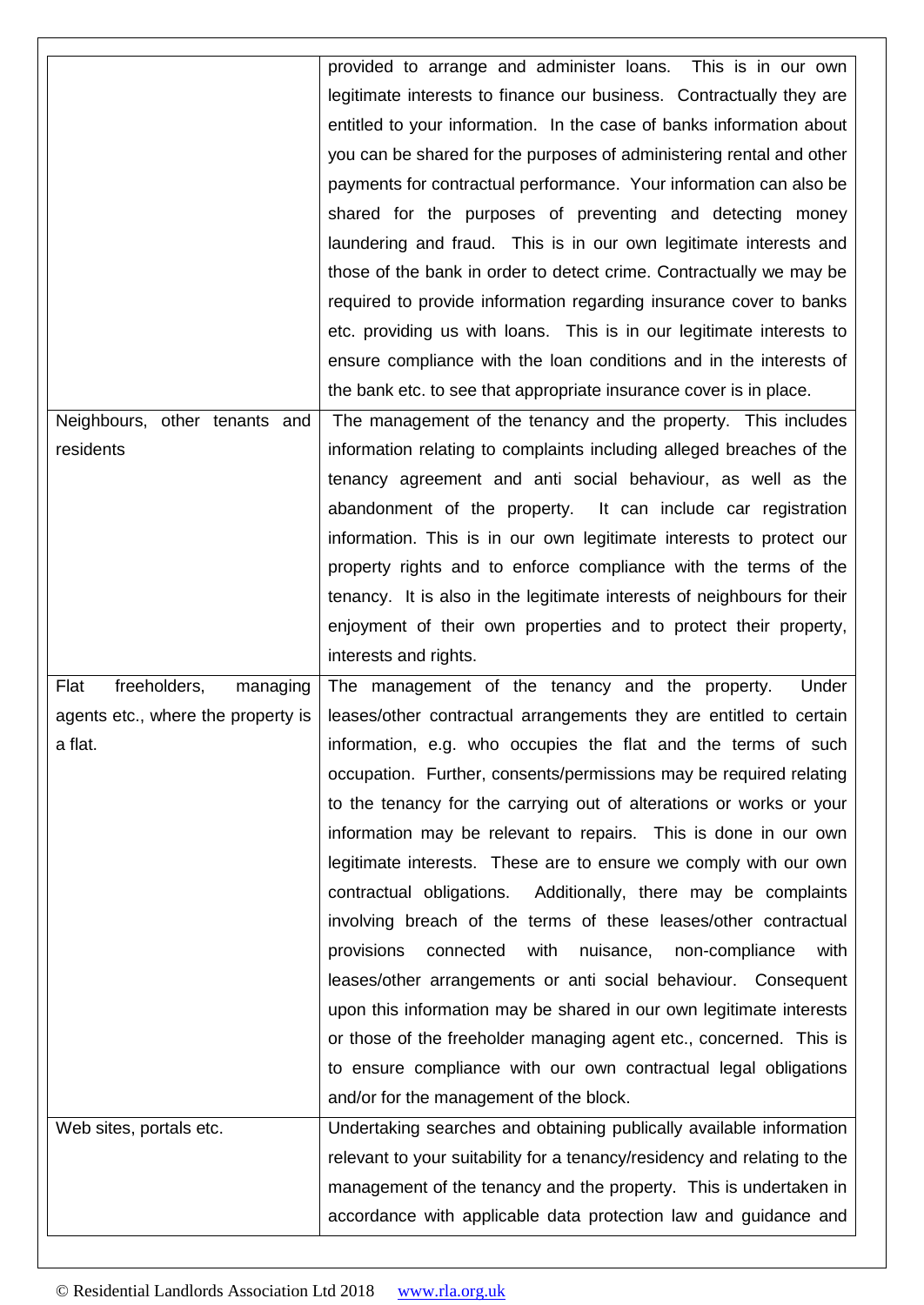| subject to data protection principles. In connection with your       |
|----------------------------------------------------------------------|
| application for a tenancy, we may receive information via any online |
| portal involved for contractual performance.                         |

# **Table 3 – Public Authorities**

| Home Office                     | Immigration/right to rent checks for the performance of our legal      |
|---------------------------------|------------------------------------------------------------------------|
|                                 | obligations                                                            |
| Benefit authority               | The administration of benefits such as Universal Credit (by the        |
|                                 | Department for Work and Pensions) and the housing benefit/local        |
|                                 | housing allowance by the local authority. This includes applications   |
|                                 | to them for direct payment of benefit to ourselves. It extends to      |
|                                 | claims by them for overpayment where we receive direct payments.       |
|                                 | This is for contractual performance and/or in our legitimate interests |
|                                 | to ensure that we collect rent and that amounts properly due to us     |
|                                 | are received.                                                          |
| Deposit body                    | Under housing legislation we are required to protect any deposit       |
|                                 | which you pay in connection with the tenancy. We may pay this into     |
|                                 | a custodial scheme which holds the money or alternatively hold it      |
|                                 | ourselves in which case it is insured. We have to register the         |
|                                 | deposit with the deposit body concerned. This is to comply with our    |
|                                 | legal obligations. During the course of the tenancy it may be          |
|                                 | necessary to give details of any changes to the deposit body to        |
|                                 | comply with our legal obligations. On the termination of the tenancy   |
|                                 | for contractual performance we must arrange for the return of the      |
|                                 | deposit in whole or in part depending on whether there are any         |
|                                 | claims on it or not by us. In the event of disputes these can be       |
|                                 | submitted to adjudication in which case it is necessary for            |
|                                 | information to be provided to the deposit body concerned (and its      |
|                                 | adjudicator) in our legitimate interests to pursue or defend claims.   |
|                                 | This is also contractually required under the rules of the scheme.     |
| <b>Educational institutions</b> | Information relating to non- payment of rent, breach of tenancy        |
|                                 | terms, nuisance or anti social behaviour may be shared with            |
|                                 | educational institutions where you are studying.<br>Educational        |
|                                 | institutions can operate complaints schemes in conjunction with        |
|                                 | landlords of student properties. This can include information about    |
|                                 | tenancy terminations. This is in our own legitimate interests to       |
|                                 | protect our property interests and our rights and in the interests of  |
|                                 | the educational institution concerned to oversee the conduct of their  |
|                                 | students.                                                              |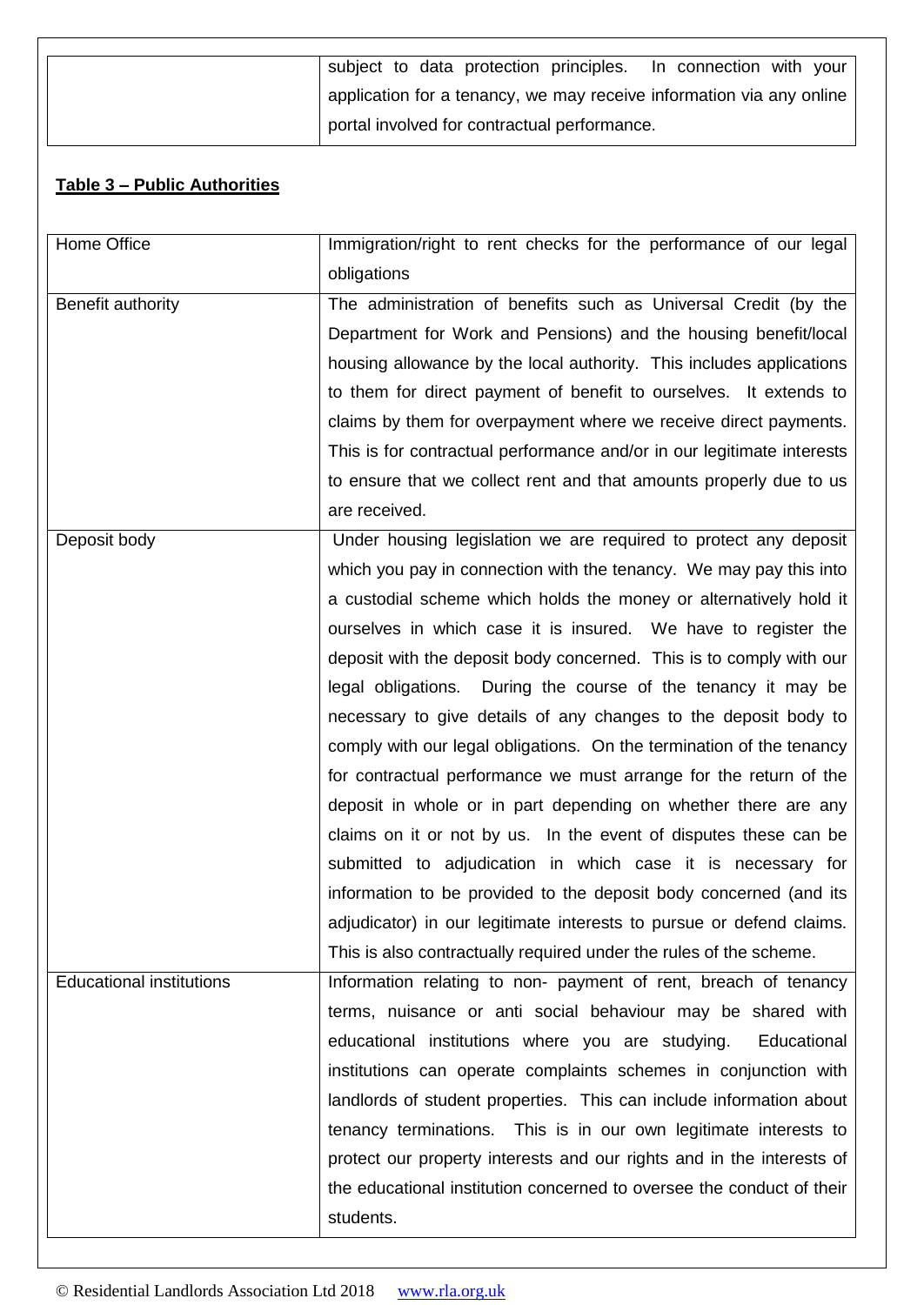| <b>Taxation authorities</b> | These are HM Revenue and Customs and (in the case of Council         |
|-----------------------------|----------------------------------------------------------------------|
|                             | Tax and Council Tax reduction schemes) local authorities, as well as |
|                             |                                                                      |
|                             | any other public authority having power to levy taxes or charges.    |
|                             | We are required by law to make appropriate returns to comply with    |
|                             | legislation imposing taxes etc. In the case of Council Tax this is   |
|                             | required where statutory notice to that effect is served on us.      |
|                             | Otherwise, we share information with the local authority relating to |
|                             | Council Tax in our own legitimate interests to ensure that Council   |
|                             | Tax is correctly administered and in the legitimate interests of the |
|                             | local authority to collect information for the same reason.          |

## **B – Private persons/organisations/public authorities with whom any information is shared**

As necessary, we share all of your information (irrespective of its category) with certain private bodies/organisations/public authorities. This includes transferring your information to them and receiving it from them. These are

| <b>Category of</b>               | <b>Purposes and legal gateway</b>                                        |
|----------------------------------|--------------------------------------------------------------------------|
| person/organisation/public       |                                                                          |
| authority                        |                                                                          |
| Professional advisers            | Assistance and advice regarding the management of the tenancy            |
|                                  | and the property for contractual performance. Where we handle            |
|                                  | your information under some other gateway and a professional             |
|                                  | adviser assists or advises this will for the same purpose and under      |
|                                  | the same legal gateway. If it is in the legitimate interests of          |
|                                  | ourselves or someone else then those interests will be the same.         |
|                                  | These are to ensure that we act appropriately and properly as well       |
|                                  | as according to the law.                                                 |
| Police/law enforcement agencies* | Prevention/detection of crime and anti social behaviour in our and       |
|                                  | their legitimate interests. This is to protect our property and enforce  |
|                                  | our rights and to enforce the law.                                       |
| Regulatory authorities*          | To carry out their functions in their legitimate interests. These are to |
|                                  | enforce legal requirements. On occasion, we may be under a legal         |
|                                  | obligation to provide your information, particularly if a notice to that |
|                                  | effect is served on us. This can include an ombudsman or                 |
|                                  | accreditation or similar scheme of which we are a member. It also        |
|                                  | includes water companies, utility providers who are exercising their     |
|                                  | functions as statutory undertakers.                                      |
| Letting and managing agents      | To let or manage the property in our and their legitimate interests.     |
|                                  | These are so that the tenancy and the property are effectively let       |
|                                  | and managed. Contractually we are required to provide your               |
|                                  | information to any letting/managing agent we instruct.                   |